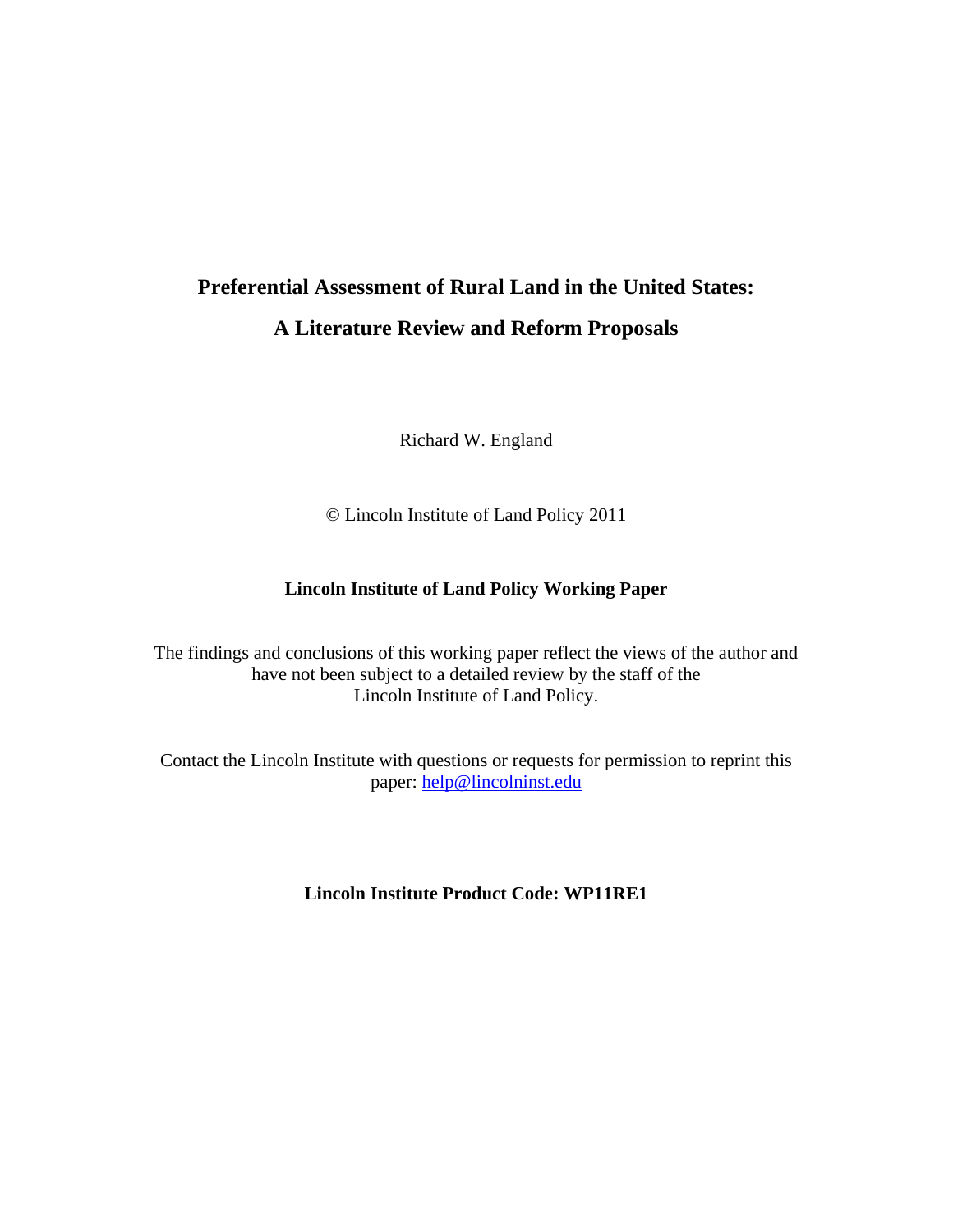#### **Abstract**

This paper summarizes and evaluates the U.S. experience with *use-value* or *current-use* assessment of undeveloped land for tax purposes. In the sections that follow, I will survey the reasons that have been given for proposing preferential assessment of rural land in the first place. Then I will sketch several histories of its adoption by state governments. These legislative histories will then be followed by a description of interstate differences in the specific features of use-value assessment programs.

After describing the adoption and implementation of preferential assessment programs, I will offer a lengthy account of theoretical analyses of use-value assessment (UVA). Following this theoretical survey, I discuss various empirical studies of the impacts of use-value assessment in states ranging from Virginia to California to Hawaii. These empirical studies have tried to discover whether UVA programs have indeed protected family farmers and slowed down expansion of metropolitan regions, whether they influence the timing of development decisions, and in what ways they have redistributed the local tax burden among owners of real property.

This paper ends with a discussion of reforms that this and other authors have proposed that could improve the performance of UVA programs.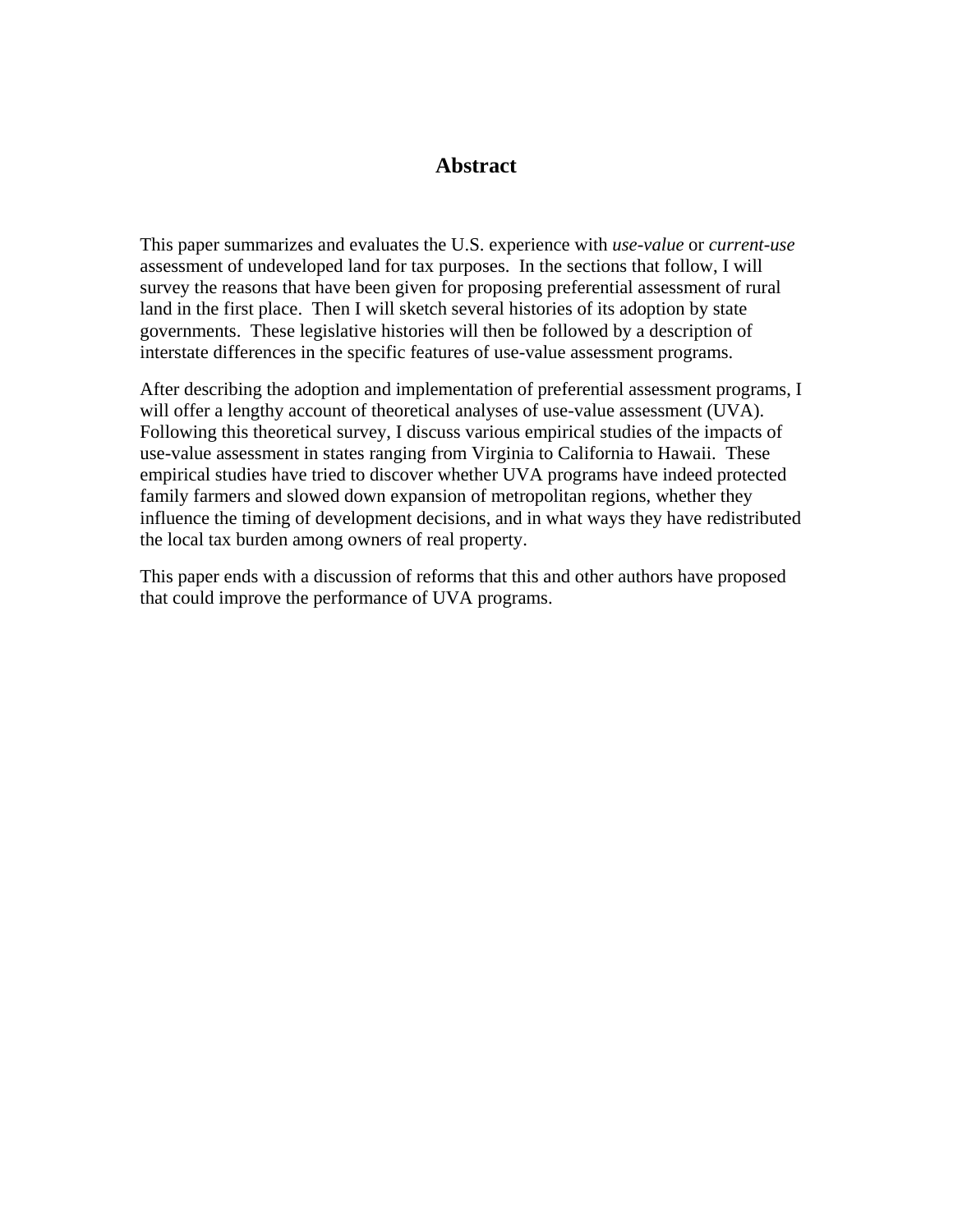# **About the Author**

**Richard W. England** is a professor of economics & natural resources at the University of New Hampshire and a visiting fellow with the Department of Valuation and Taxation of the Lincoln Institute of Land Policy. For the past decade, his research and publications have concentrated on the effects of property taxation on land development decisions and outcomes. He is the co-editor of *Land Value Taxation: Theory, Evidence and Practice*, an anthology published by the Lincoln Institute in 2009.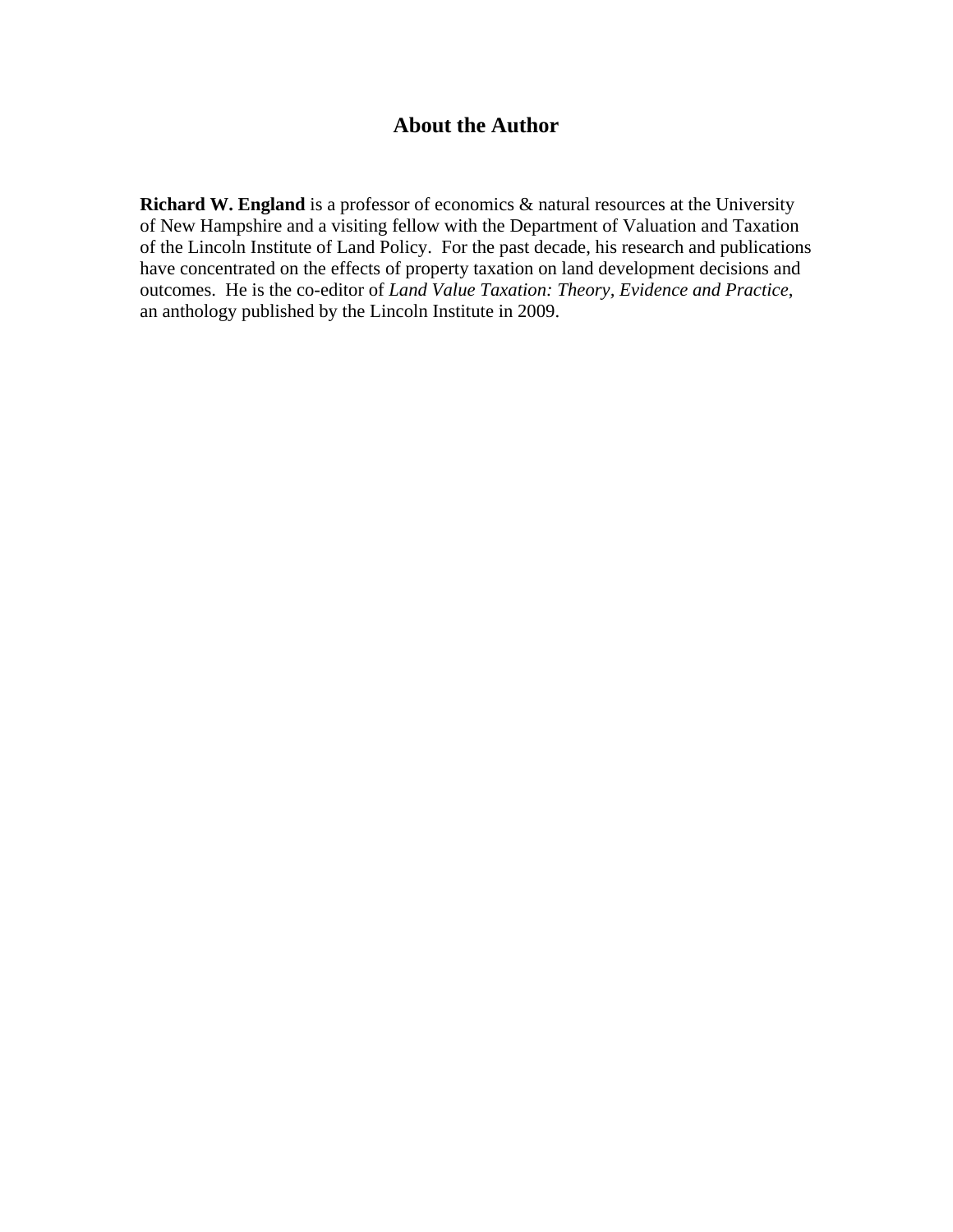# **Table of Contents**

| Introduction                                      |    |
|---------------------------------------------------|----|
| Rationales for Adoption                           |    |
| Enactment of Use-Value Assessment Programs        | 4  |
| <b>Specific Features of State Programs</b>        | 8  |
| Theoretical Analyses of Use-Value Assessment      | 9  |
| <b>Empirical Analyses of Use-Value Assessment</b> | 13 |
| Criticisms of UVA Programs and Reform Proposals   | 22 |
| Conclusions                                       | 24 |
| Citations                                         | 25 |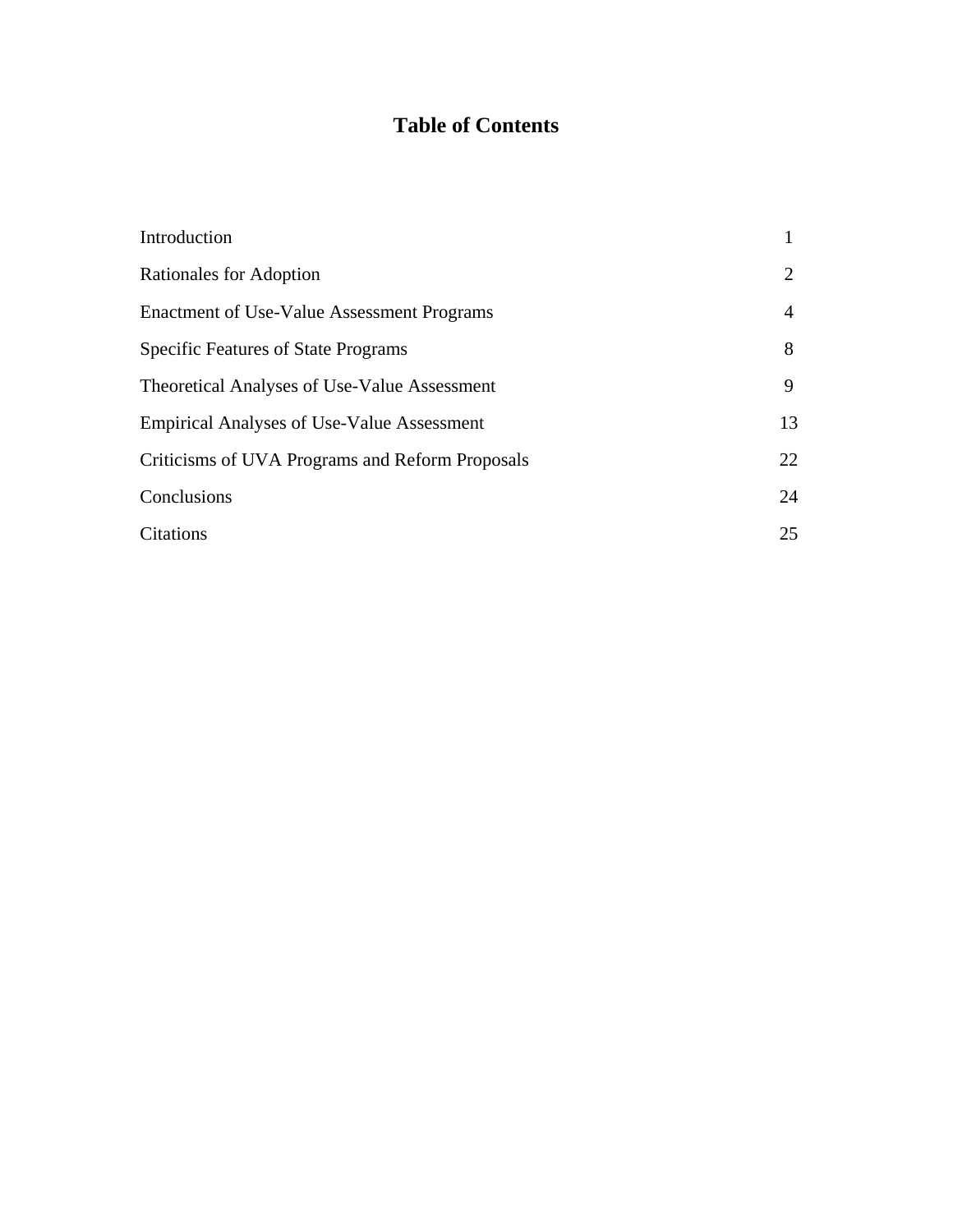# **Preferential Assessment of Rural Land in the United States:**

# **A Critical Literature Survey and Reform Proposals**

# **Introduction**

More than fifty years ago, a slowly unfolding but very important process began to transform property taxation in the United States. Because this process took place at the state and local, not federal, levels of government and because its almost universal adoption spanned several decades, most citizens are only vaguely aware that *preferential assessment* of rural land has altered the local property tax in significant ways since 1957.<sup>1</sup>

This paper summarizes and evaluates this U.S. experience with *use-value* or *current-use* assessment of undeveloped land for tax purposes. In the sections that follow, I will survey the reasons that have been given for proposing preferential assessment in the first place. Then I will sketch several histories of its adoption by state governments. These legislative histories will then be followed by a description of interstate differences in the specific features of use-value assessment programs.

After describing the adoption and implementation of preferential assessment programs, I will offer a lengthy account of theoretical analyses of use-value assessment (UVA). As we shall see, these analyses range in sophistication from simple arithmetic examples to numerical simulations to mathematical optimization models. The purpose of these analyses has been to discover what factors might induce rural landowners to enroll in preferential assessment programs and, once enrolled, what factors might induce those owners to give up preferential tax status and convert their parcels to developed uses.

Following this theoretical survey, I discuss various empirical studies of the impacts of use-value assessment in states ranging from Virginia to California to Hawaii. These empirical studies have tried to discover whether UVA programs have indeed protected family farmers and slowed down expansion of metropolitan regions, whether they influence the timing of development decisions, and in what ways they have redistributed the local tax burden among owners of real property. Statistical research has also asked whether preferential assessment alters the volatility of local tax revenue and whether this tax preference is capitalized into rural land prices or not.

A number of authors have directed criticisms at preferential assessment of farm, forest and other rural lands. One is that this tax policy is an excessively costly and blunt instrument if one's policy goal is to preserve ecologically valuable land from development. Another is that the methods adopted by state governments to measure the use-values of rural land parcels are deeply flawed. These and other criticisms suggest the need for additional research on UVA practices and their impacts.

<sup>1</sup> For now, let us define preferential assessment as placing values on rural parcels below their market values for purposes of property taxation.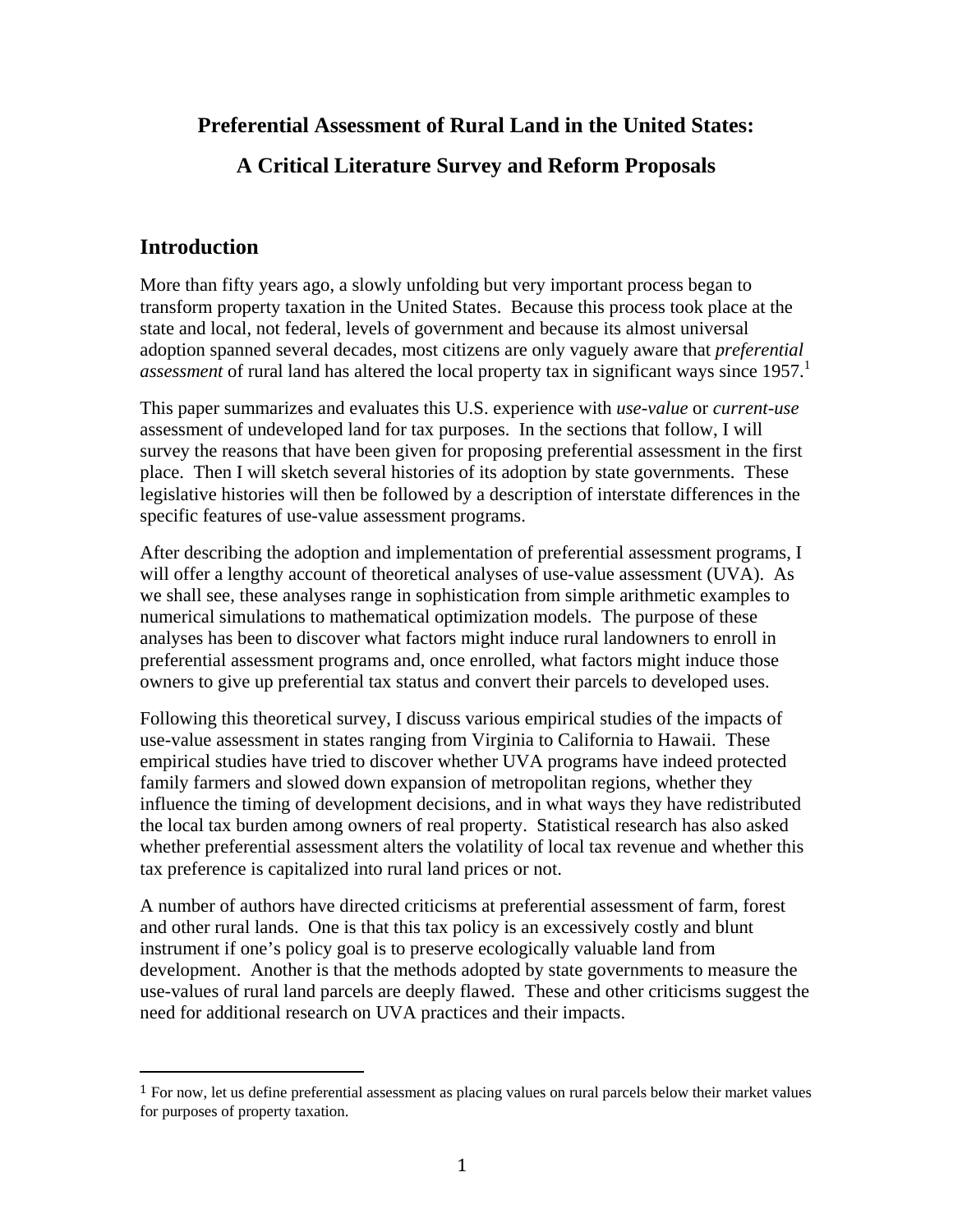This paper closes with a survey of changes to UVA programs that this and other authors have proposed. These reform proposals include greater use of purchase of development rights instead of use-value assessment to regulate land development. Other possible reforms include stiffer penalties to discourage removal of parcels from use-value assessment programs and inclusion of option values as well as agricultural rents in the measurement of current-use land values.

Coming full circle, let us now take a look at the rationales for adopting use-value property assessment that were offered by its advocates and supporters decades ago.

#### **Rationales for Adoption**

 It is now a commonplace to observe that the expansion of U.S. metropolitan regions after World War II resulted in the loss of tens of millions of acres of farm, ranch, forest and other rural lands. Berry and Plaut (1978: 155), for example, estimated that an annual average of 902 thousand acres in the U.S. had been converted from rural to urban uses between 1959 and 1969. Alig, Plantinga, Ahn and Kline (2003: 10) have recently estimated that the nation's developed area more than doubled between 1960 and 1997, from 25.5 to 65.5 million acres. An influential 1981 report issued jointly by the U.S. Department of Agriculture and President's Council on Environmental Quality noted the "major transition" in land use that was underway and recommended "that the federal government make the protection of good agricultural land a national policy" (pp. 6 and  $15)$ .<sup>2</sup>

Published claims about the rate of land development need to be taken with one or more grains of salt, however. As Bills (2007: 167) has observed, federal data sources on land use and land conversion frequently "conflict with each other." Even more pointedly, Fischel (1982) has concluded that the 1981 USDA-CEQ study seriously *exaggerated* the rate of farmland development that had occurred for a number of technical reasons. One is that the method used by the Soil Conservation Service to measure urban land area changed from its 1958 study to the one it conducted in 1977. Hence, one cannot simply take the difference between the two reported urban area measures to measure the increase in urbanized area over those two decades.

Whatever the precise extent of land use change in the U.S. since 1945, however, the number of acres converted from rural uses has been substantial. This expansion of metropolitan regions into the countryside helped to launch a political movement favoring preferential assessment of rural land. In his major study of use-value farmland assessment for the International Association of Assessing Officers, Gloudemans (1974: 10) argues that this movement was motivated by "two major concerns: (1) concern

<sup>&</sup>lt;sup>2</sup> Decisions about land use in the U.S. were then and still are primarily private ones regulated by state and local policies. However, purchases of U.S. farmland by foreign citizens were a federal policy concern at that time. That concern contributed to enactment of the Foreign Investment in Real Property Tax Act of 1980.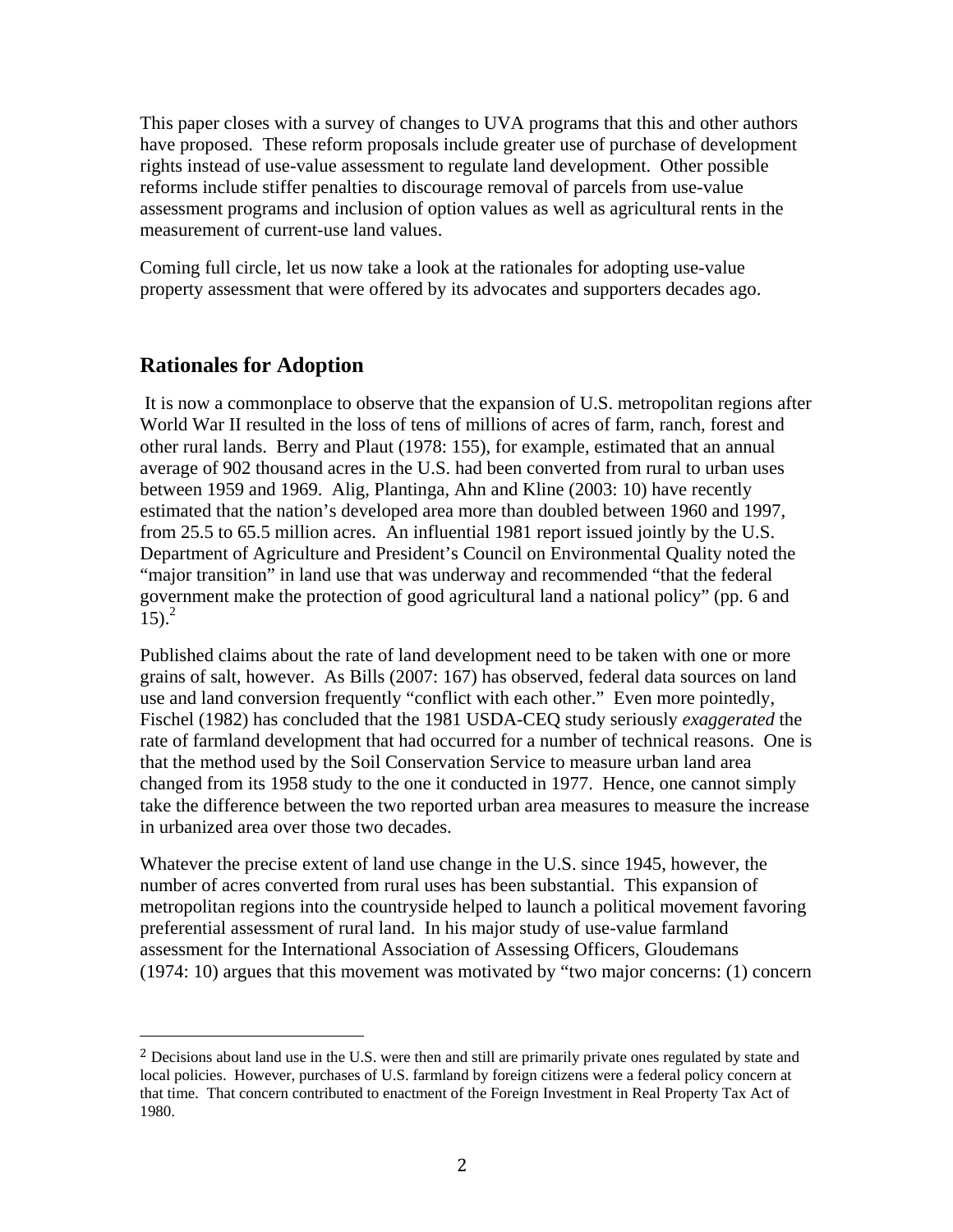for the economic viability of the farmer, and (2) concern over land use and the environment."

The first concern was that farmers on the metropolitan fringe faced growing property tax burdens because of higher municipal service levels demanded by newly arriving households and businesses and because of rising farmland prices (and hence rising land value assessments) associated with the development potential of rural parcels. A study by Blase and Staub (1974) supports Gloudeman's general point about the escalating property tax bills faced by some farmers during the post-WWII era. In their study of seven counties in the metro Kansas City region during the early 1960s, these authors found a higher level and more rapid growth of property tax per acre in the more suburban and urban counties of the region. They also found that "the proportion of gross farm income absorbed by the property tax was approximately four times greater in the urban county than the average for the entire study area" (p. 173). Hence, support for preferential assessment of rural land was sometimes framed as a measure to protect family farmers and ranchers from financial pressure and even ruin.<sup>3</sup>

The second concern mentioned by Gloudemans (1974: 12) was the fear that growth of metropolitan regions would destroy wetland and forest ecosystems, eliminate wildlife habitats and otherwise degrade environmental values: "Environmentalists … contend that these remaining [rural] lands … will be swept away in the tide of urban sprawl unless afforded some protection." This second argument for preferential assessment of rural lands seems to presuppose that private land ownership and a competitive land market will fail to produce the socially efficient amount of rural land preservation (Gardner 1977).

Although I cannot provide evidence that the state legislators and conservationists who supported enactment of preferential assessment of rural land actually used "market failure" arguments to make their case, it is clear that some academic writers of that era were ready to follow this line of argument. Veseth (1979: 98), for example, reasoned that "[a]gricultural and open lands are particularly susceptible to development pressures … because they generate positive externalities … The landowners' benefits are largely financial. They receive the profits from the crops, timber and livestock that are raised on their land. The public's benefits are largely non-financial … [and include] the aesthetic, recreational and ecological services which open lands provide." Since the annual benefits to society from a parcel of undeveloped land arguably exceed those captured by the parcel's private owner, some form of state intervention to preserve rural land seems justified.<sup>4</sup> Whether the appropriate form of public intervention is preferential assessment for purposes of property taxation is a question that I will pursue later in this paper.

<sup>&</sup>lt;sup>3</sup> Writing during the period when UVA programs were being launched, Conklin and Lesher (1977) argued that financial pressure on farmers near the fringe of metropolitan regions also results in "premature and excessive" disinvestment in soil fertility and land improvements. Their argument is unconvincing, however, since it is hard to understand why a farmer should make a substantial gross investment in the agricultural potential of a land parcel if he anticipates selling to a developer within a few years.

<sup>4</sup> Lopez, Shah and Altobello (1994) make a similar argument.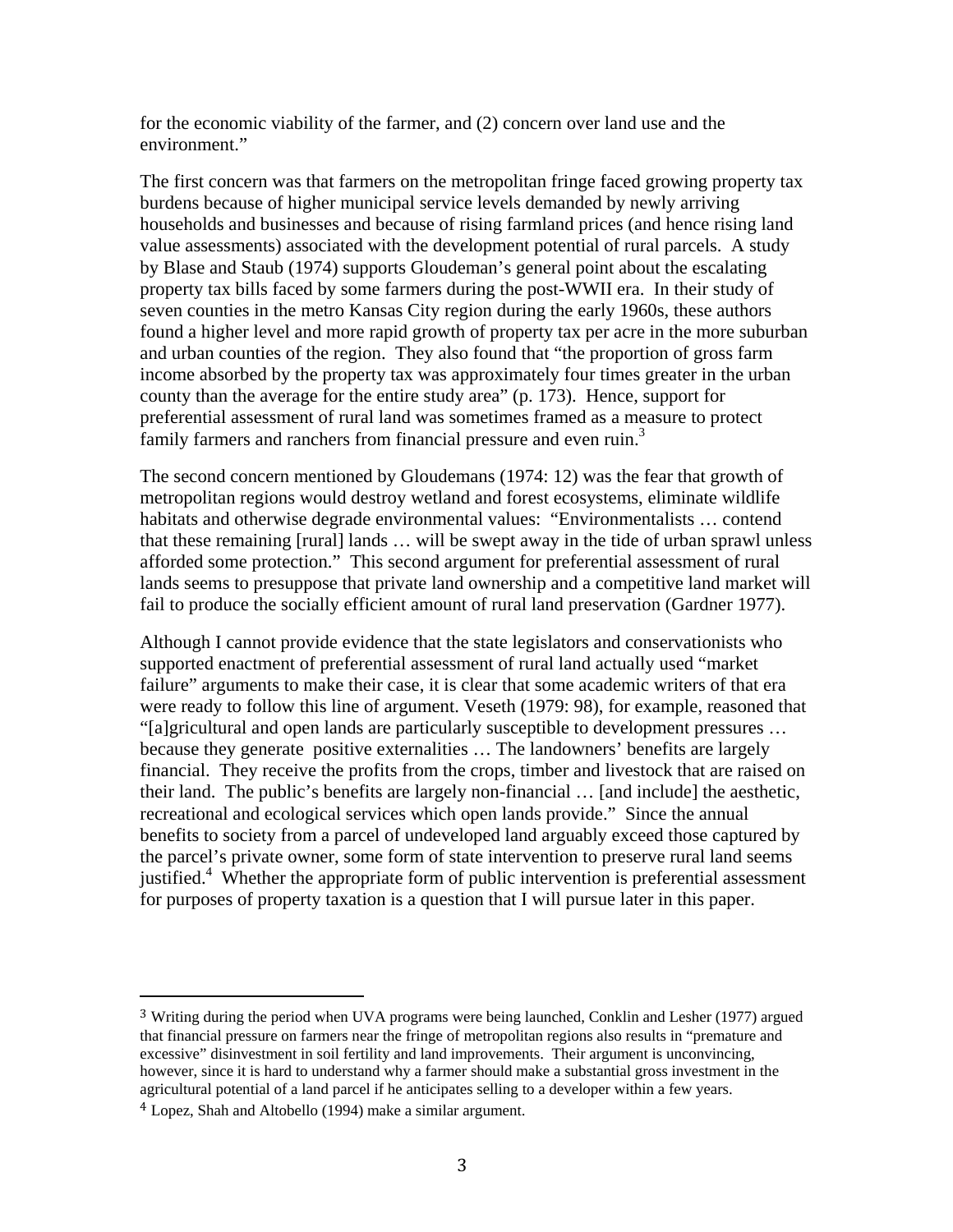#### **Enactment of Use-Value Assessment Programs**

During the sixties and seventies, dozens of state governments enacted use-value assessment programs for specific categories of rural land.<sup>5</sup> This nationwide wave of state tax reform began in Maryland in 1957. That starting point can be explained, at least in part, by two empirical facts. One is that large swaths of Maryland farmland were converted to suburban uses immediately after World War II. From 1940 to 1960, the populations of Montgomery and Prince George's counties *quadrupled* whereas the population of Baltimore County more than *tripled* (U.S. Census Bureau). Associated with this rapid suburbanization of Washington D.C. and Baltimore City, there was a 330 percent increase in the ratio of farmland prices to net farm income in Maryland from 1950 to 1971 (Gloudemans 1974: Table 23). This pair of facts helps us to understand the 1957 action taken by the Maryland legislature that was intended to protect the state's remaining farmland from development.

The rapid spread of UVA programs to other states cannot be understood, however, simply by looking at state population growth and farm income data during that era. Brigham (1980) offers a fascinating historical sketch of how the local property tax had been administered in many states *before* 1957. He points out that local assessors frequently gave *de facto* tax preferences to farmers (and homeowners) despite state constitutional provisions requiring uniformity and equality of taxation. These assessment practices were intended to provide property tax relief to "deserving citizens" but resulted in dramatic differences in assessment ratios among taxable properties within the same jurisdiction.<sup>6</sup>

The expansion of state aid programs after World War II required the use of numerical formulas to allocate state grants among counties, cities, towns and school districts. Property wealth per resident or pupil often played a major role in those state aid formulas. Thus, pressure mounted at the state level for uniform assessment practices within and among localities in order to ensure an equitable distribution of state grants. The subsequent elimination of *de facto* tax preferences at the local level of government resulted in higher property tax bills for many rural landowners and fueled efforts to gain *de jure* tax preferences via state statute or constitutional amendment. Hence, efforts to launch use-value assessment programs were often a political reaction to recent trends in both real estate markets and also state & local intergovernmental relations.

<sup>5</sup> For a brief summary of UVA legislation up to the early seventies, see Barlowe, Ahl and Bachman (1973). For another legislative summary that focuses on Southern states up to the early eighties, see Rodgers and Williams (1983).

<sup>&</sup>lt;sup>6</sup> A property's assessment ratio is its assessed value for tax purposes divided by its market value during the same period of observation.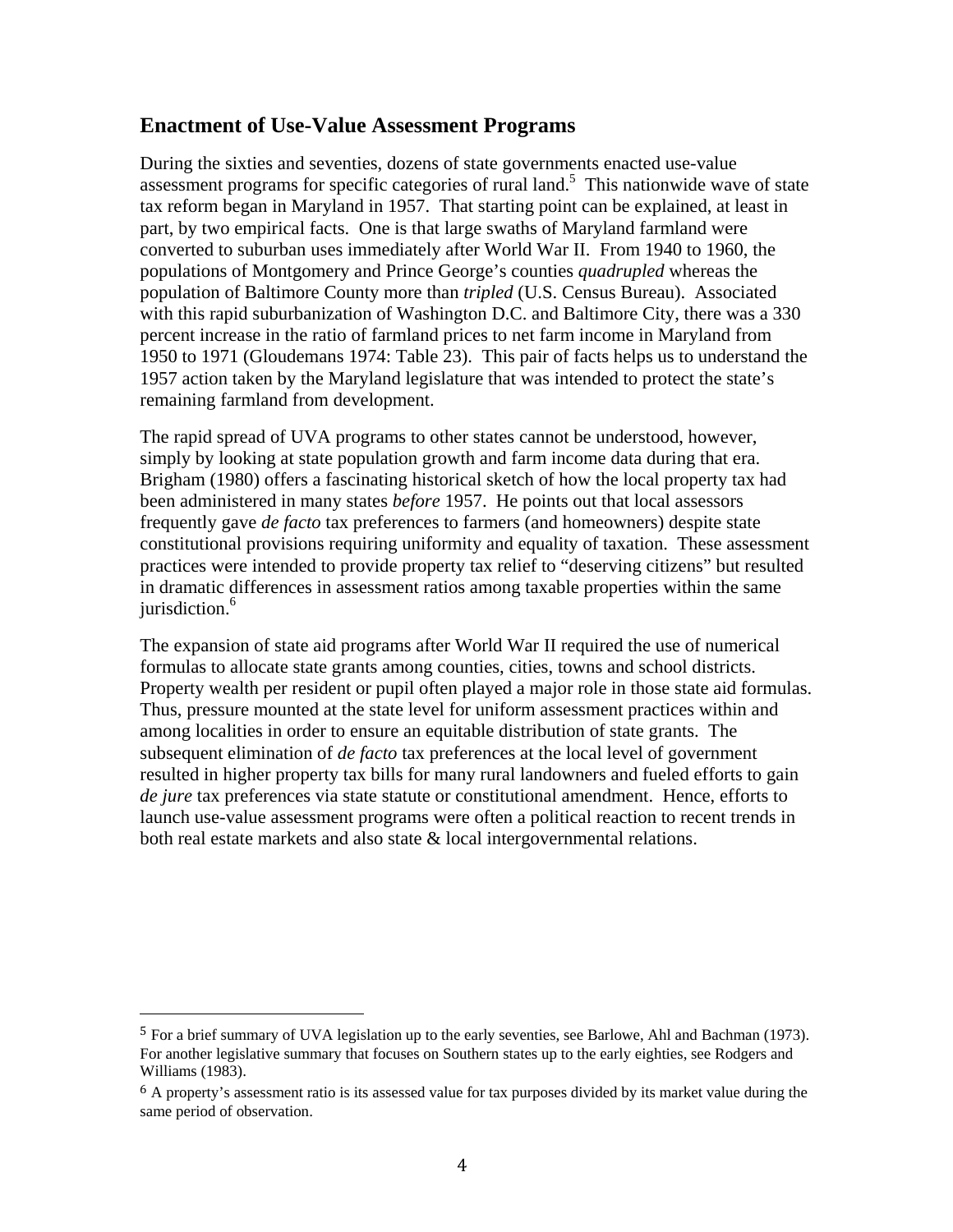#### Use-value assessment in California<sup>7</sup>

California was one of the early adopters of current-use assessment of rural land. In 1965, its legislature passed the California Land Conservation Act (CLCA), commonly known as the Williamson Act. The stated goals of this statute were to preserve agricultural lands in order to ensure adequate food supply, to discourage premature conversion of land to urban uses and to preserve agricultural land for their open-space amenity values. The Williamson Act enables counties and cities to designate agricultural preserves and then offer preferential property taxation based on agricultural use-value in return for a contract barring land development for a minimum of ten years. After the first decade of the contract, there is an automatic extension every year unless the owner or the county files a notice of contract nonrenewal. If such a notice is filed, then the property's assessment ratio rises incrementally until it reaches unity when the contract finally terminates after nine years. An immediate termination of a Williamson contract is also possible but only if permitted by the city or county government and if the owner pays a penalty equal to 12.5 percent of market value.

As of 2010, all but four of California's counties have chosen to participate in the Williamson Act program. At the beginning of 2009, half of the state's farmland and almost 30 percent of its privately owned acreage had been enrolled in the program. One suspects that a program of this magnitude must have significant effects on both rural land markets and local government budgets in the Golden State.

The 1972 Open Space Subvention Act modifies the impact of the Williamson Act on local government budgets by providing state grants to partially replace foregone local property tax revenues. From 1972 through 2008, those subvention payments from Sacramento to the cities and counties totaled \$839 million. Subvention payments were suspended during 2009, however, because of the state's mammoth budget deficit.<sup>8</sup>

#### Use-value assessment in Hawaii<sup>9</sup>

In 1961, the newly admitted state of Hawaii passed its comprehensive Land Use Law. This act created a nine-member Land Use Commission (LUC) that was empowered to assign all land in the state to four categories: urban, rural, agricultural and conservation. The LUC was also made responsible for establishing and adjusting the boundaries of those four districts. County governments, the LUC and the State Board of Land and Natural Resources share jurisdiction over land uses across the islands. According to Mark, Yamauchi and Okimoto (1982: 95), this "represents the most comprehensive statewide land use control system in the United States."

<sup>7</sup> The sources for this section are Schwartz, Hansen and Foin (1975) and

http://www.consrv.ca.gov/dlrp/lca/Pages/Index.aspx.

<sup>&</sup>lt;sup>8</sup> The passage of the Proposition 13 property tax limitation in 1978 was another major change to the tax system in California. Research is needed on how the Williamson Act and Proposition 13 have interacted and what their joint impact on land use patterns has been.

<sup>9</sup> The sources for this section are Mark, Yamauchi and Okimoto (1982) and http://luc.state.hi.us/about.htm.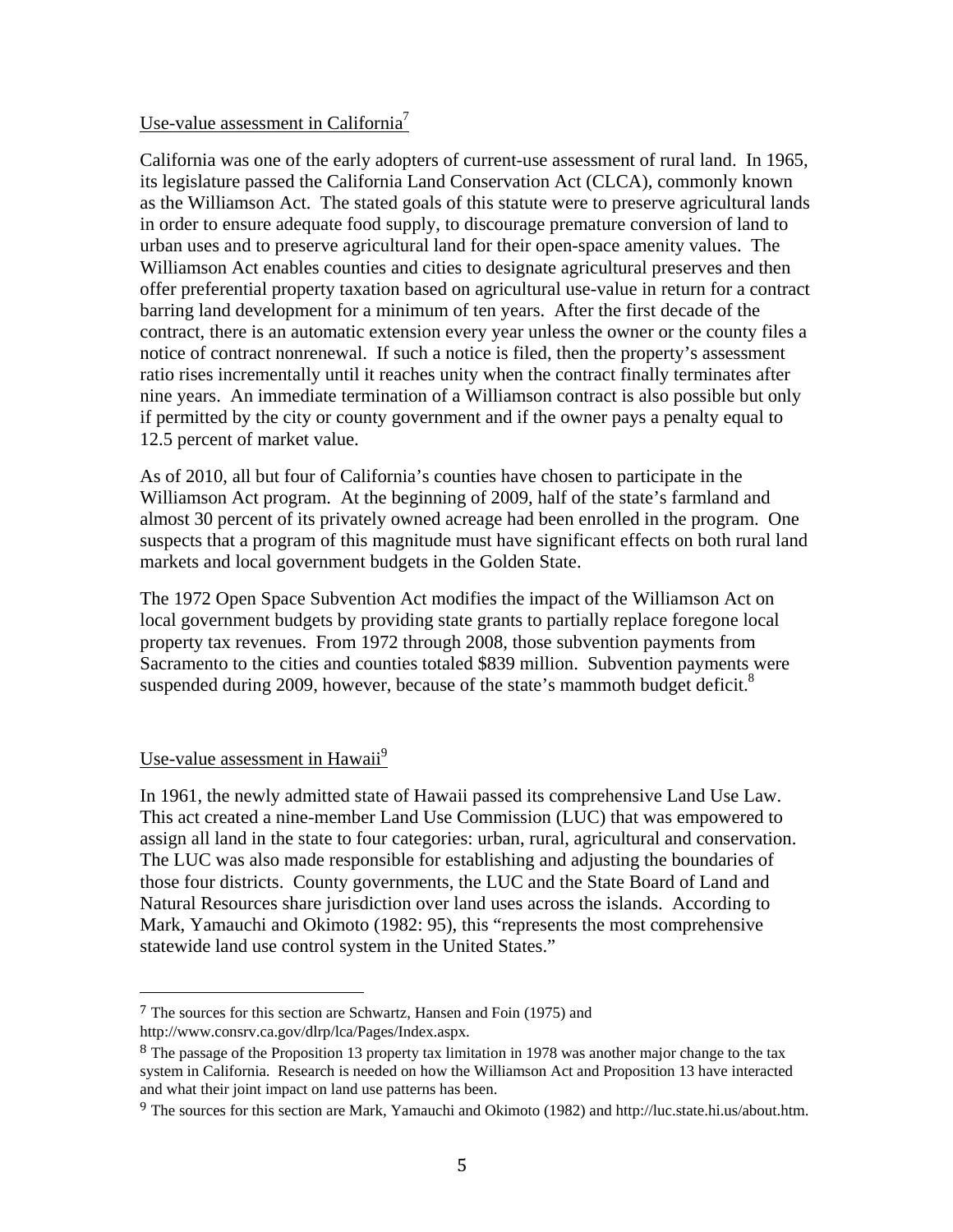The motivating force behind passage of the Hawaii Land Use Law was a desire to retain prime farmlands in agricultural use in the face of rapid urbanization and growth of tourism. Hence, the act required the state's Department of Taxation to assess farmland according to its current use value (even if the acreage fell outside the boundary of an agricultural district). For historical reasons, ownership of agricultural land is highly concentrated in Hawaii and sales of working agricultural properties are rare. Hence, assessment of rural lands has had to rely on income-capitalization methods and on leaserental data as proxies for farm income.

#### Use-value assessment in Nevada $10$

At the beginning of the seventies, *de facto* preferential assessment of farms and ranches was common in Nevada. Some Nevadans feared a taxpayer suit demanding market-value assessment of rural lands based on the uniform and equal taxation clause of the state constitution. Several farm associations actively supported adoption of an amendment to make current-use assessment of farm and ranch lands constitutional. Support among ranchers was mixed, however, because of the rollback provision of the proposed amendment: This clause provided that the owner of rural land who had enjoyed lower property taxes because of use-value assessment would have to pay a penalty equal to several years of tax savings if and when the parcel was developed for urban use.

There was also urban support for an amendment allowing use-value assessment of farm and ranch land. Conservationists in Las Vegas and Reno feared that assessing rural land according to its "highest and best use" would accelerate urban development. The nearly *six-fold* increase in the population of Clark County from 1950 to 1970 helped to fuel this anxiety about urban sprawl (even though much of Nevada remained uninhabited then and remains so today). In the November 1974 referendum that endorsed use-value assessment, there was majority support in the two urban counties but in only three of the fifteen rural counties of the state.

### Use-value assessment in  $Texas<sup>11</sup>$

Implementation of current-use assessment has been a protracted legal process in Texas. The constitutional amendment of 1966 was restrictive in several respects. For example, it provided that only farm and ranch land owned by a "natural person" qualified for a property tax preference. That is, farms and ranches owned by corporations or partnerships and all timberland regardless of ownership did not qualify for lower property taxes. A dozen years later, a second amendment to the Texas constitution enlarged the potential for use-value assessment in the state. Implementation, however, awaited passage of HB1060 during May of 1979.

<sup>10</sup> The sources for this section are Atkinson (1977) and

http://www.census.gov/population/www/censusdata/cencounts/files/nv190090.txt.

<sup>11</sup> The source for this section is Hickman and Crowther (1991).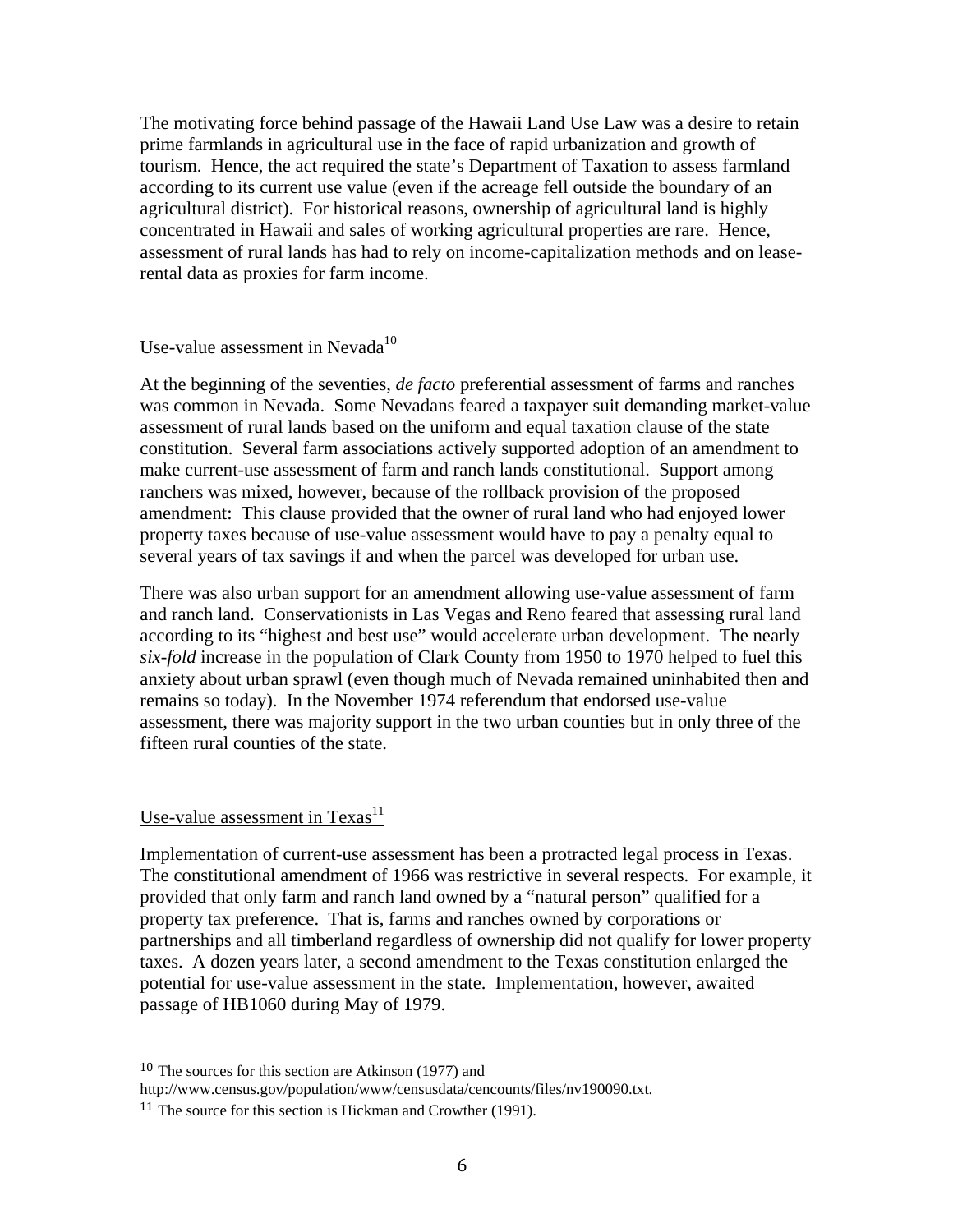At the end of the seventies, forested and "ecological laboratory" lands became qualifying uses. The 1978 amendment increased eligibility to include qualifying land owned by corporations, partnership and other legal entities except when nonresident aliens or foreign governments held a majority interest. The later amendment increased the rollback tax period from three to five years but cut the interest rate applied to back taxes from twelve to seven percent when a land parcel no longer qualified for use-value assessment. The second amendment also required that the income-capitalization method be used to estimate use-values of qualifying properties.

#### Use-value assessment in Wisconsin<sup>12</sup>

From 1848 until 1974, the state constitution in Wisconsin required uniform taxation of all property. That situation changed with the 1974 amendment to the uniformity clause that allowed non-uniform taxation of agricultural and undeveloped land. Not until 1993, however, did the legislature direct the Department of Revenue (DOR) to study the implementation of use-value assessment of farmland.

In 1995, Wisconsin Act 27 provided for use-value assessment, to be implemented over a phase-in period of ten years. The assessed value of agricultural land was to be frozen at its 1995 levels during 1996 and 1997. Then the assessed value of farmland was to be reduced by ten percent annually from its 1995 levels through 2007. This act also created a Farmland Advisory Council to advise DOR on use-value assessment methods and to recommend a penalty for conversion of agricultural land to other uses.

The pace of property tax reform in Wisconsin accelerated in 1999. Act 9 established a conversion penalty equal to the difference between taxes owed under market valuation and taxes paid under agricultural-use valuation for the two years prior to land conversion. An emergency rule issued by DOR suspended the phase-in process and implemented complete use-value assessment effective January 1, 2000.

In 2001, Act 109 changed the land conversion penalty to an amount per acre specific to each county. This amount was  $5.0 - 10.0$  percent of the difference between a county's average market price of farmland and the average use-value of an agricultural acre in that county). In 2002 the Wisconsin Supreme Court upheld early implementation of usevalue assessment. During the following year, Act 33 redefined classes of taxable property to include agricultural forestland, a class to be assessed at 50 percent of market value.

<sup>12</sup> The sources for this section are Boldt (2002) and Youngman (2005). See also Wisconsin Department of Revenue, *Agricultural Assessment Guide For Wisconsin Property Owners 2010.*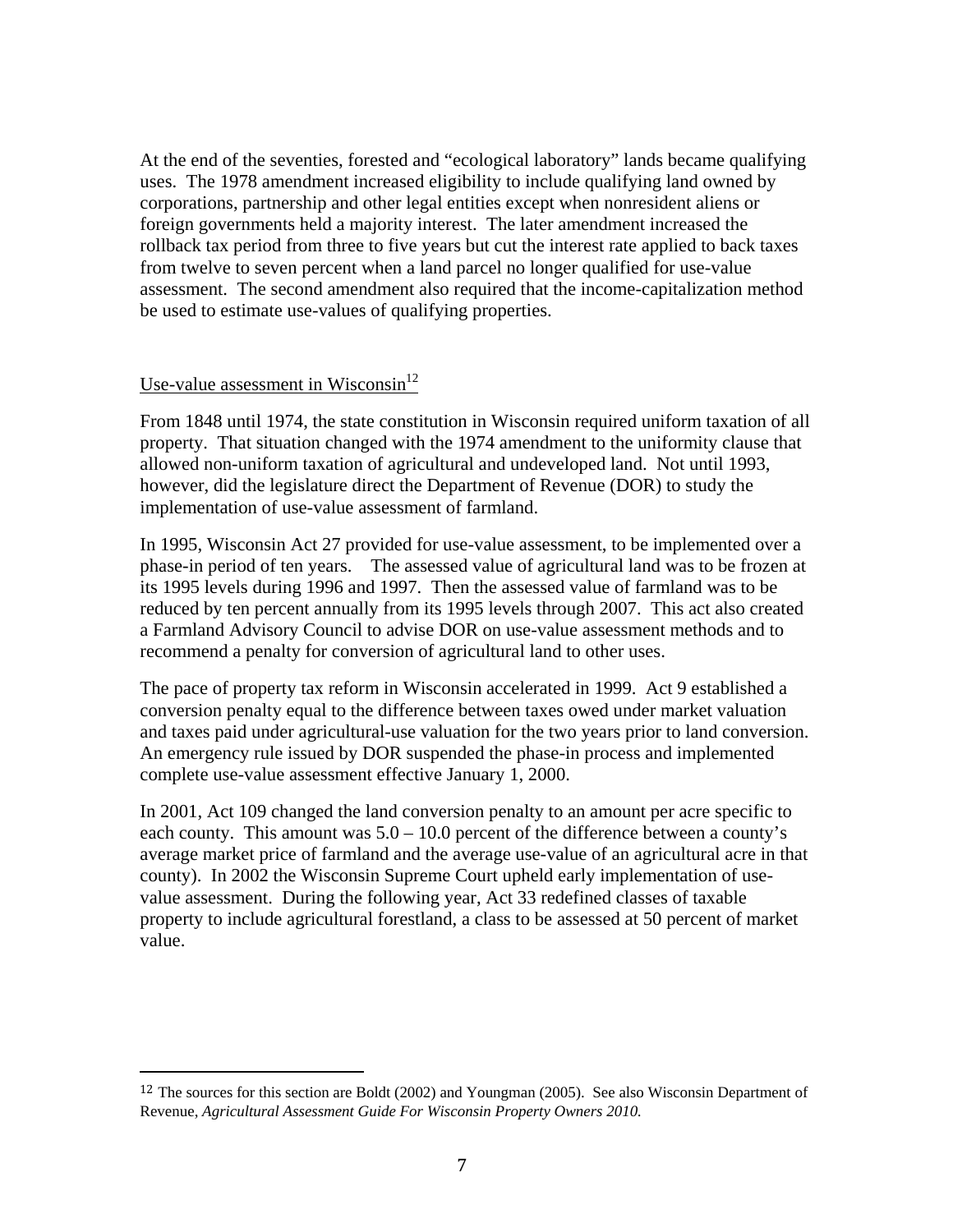### **Specific Features of State Programs**

These historical sketches of state adoption of use-value assessment provide some insight into how *diverse* tax reform plans can be within a federal political system. Let us now look more systematically at the outcomes of this nationwide process of property tax reform that began during the 1950s. In an excellent summary of the process, Malme (1993) observes that state programs vary in which categories of rural land are eligible for current-use assessment, in whether enrollment requires filing an application or not, in the minimum size of a parcel that can be enrolled, in how long a parcel must have been devoted to its current use before it is eligible for enrollment, in how the use-value of an eligible parcel is estimated, and in what penalties are levied (if any) when enrolled acres lose their eligibility. $13$ 

Arizona is an example of a state that implemented a UVA program highly beneficial to private landowners. As of 1977, enrollment of agricultural, forest, open space and recreational parcels was automatic and statewide. Neither a history of eligible use nor a minimum cash income from rural use was required for enrollment. If a private owner chose to develop his or her land or sell to a developer, no development penalty applied.<sup>14</sup> As metropolitan Phoenix exploded in population during the final decades of the  $20<sup>th</sup>$ century, private landowners must have enjoyed huge tax savings as they prepared to develop their properties.

By 1977, eleven states had implemented UVA programs in which eligible parcels enjoyed automatic enrollment. In another 38 states, enrollment was voluntary and required owners to file applications for preferential assessment. Forty-seven states offered assessments below market value to agricultural land but only 21 extended preferential assessment to timberlands and forests. Still fewer included open space (15 states) and recreation lands (8 states) as eligible rural land uses (Coughlin, Berry and Plaut 1978).

Hibbard, Kilgore and Ellefson (2003: Table 1) document some regional differences in the method used to assess the use-value of private forest properties. As of 2000, all nine Southern states employed some version of an income-capitalization technique.<sup>15</sup> Some of the 14 Northern and 13 Western states that granted preferential assessment to private forests used administrative or productivity-based approaches instead.

If the purpose of use-value assessment is to discourage expansion of metropolitan regions and not simply to cut the property taxes of rural landowners, then these owners need to face development penalties when they withdraw their land parcels from eligible uses. As of 2002, fifteen states permit preferential assessment of rural land but do not collect a penalty when a landowner converts her property to an ineligible use. With the exceptions

<sup>13</sup> Gloudemans (1974: Appendix B) offers a nice summary of eligibility requirements, as of early 1974. <sup>14</sup> See Coughlin, Berry and Plaut (1978: Table 1).

<sup>15</sup> Wear and Newman (2004) point out, however, that current-use assessment is not available to *corporate* owners of timberland in Georgia.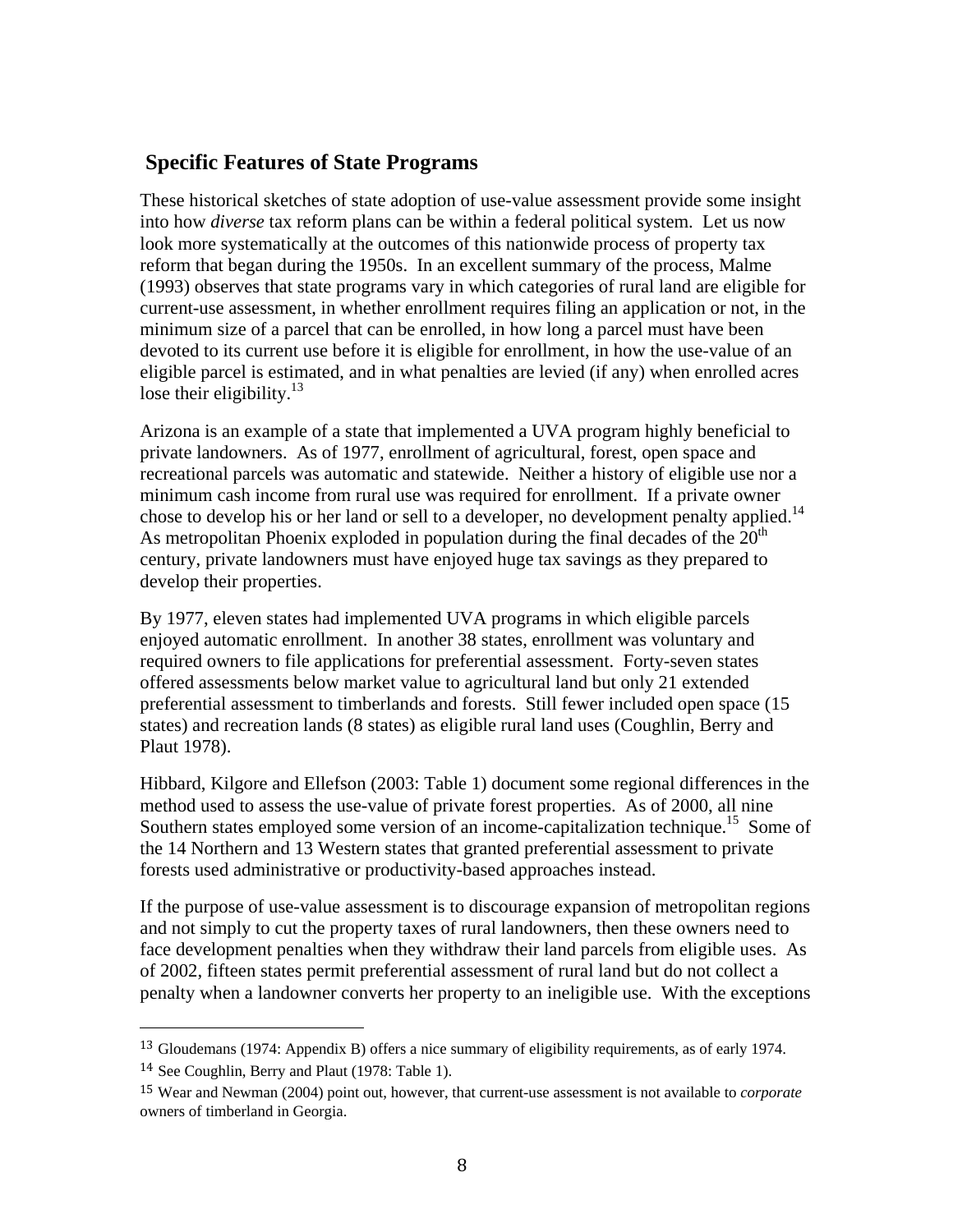of Arizona and Florida, these are relatively rural states without rapidly growing metropolitan regions. Perhaps enactment of current-use assessment in these states was originally motivated more by a desire to grant tax relief to farmers and ranchers than by a desire to restrain metropolitan sprawl (England 2002: Table 2).

Another seven states fall into the percent payback category; that is, they collect a penalty based upon the market value of a parcel during the year it no longer qualifies for preferential assessment. California, Maryland, New Hampshire and Vermont simply collect a fixed percentage of market value during the year of property reclassification. This percentage ranges from 5 percent in Maryland to 20 percent in Vermont. Connecticut, Maine and Rhode Island employ a sliding scale version of this type of penalty: The percent of market value collected as a penalty declines with the number of years that a parcel has been enrolled in the current-use program, sometimes to zero percent (England 2002: Table 3).

Far more common is the rollback penalty, a development deterrent utilized by 26 states. In these cases, a landowner must pay the difference between taxes actually paid during several recent years of use-value assessment and the taxes that would have been paid with market-value assessment (plus accrued interest on the difference in some cases). As of 2002, the number of years of tax savings recaptured ranged from ten in Delaware and Indiana to only two or three in New Jersey, Georgia and Illinois (England 2002: Table 4). Looking to the future, researchers should use this variation of development penalties across the states to discern whether use-value assessment can actually deter rural land development or not.

#### **Theoretical Analyses of Use-Value Assessment**

Over and over again in the history of economic thought, economists have found theoretical puzzles to solve in the hurly burly of real-world events. The emergence of use-value assessment of rural land is no exception. An early example is the paper on California's Williamson Act written by Schwartz, Hansen and Foin (1975). These authors aim to discover what circumstances would induce a landowner to sign a ten-year conservation contract under the CLCA program. They use a pair of formulas to compare the present value of the net benefits to an owner from enrolling or not enrolling their agricultural land. The authors also use particular numerical assumptions about the annual discount rate (6 percent) and the federal and state income and capital gains tax rates faced by the property owner. Eight scenarios about the trajectory of agricultural land prices are then used to calculate the present values of enrolling or not enrolling. They conclude that, "as long as development expectations remain high, a substantial increase in enrollment may not be attainable … The attractiveness of such a policy [i.e., the Williamson Act] is further diminished by the bluntness of the instrument, since large benefits would also accrue to contractees far from the urban fringe" (p. 131). Although the authors' particular numerical assumptions limit the persuasiveness of their conclusions, they are probably correct that landowners on the metropolitan fringe would hesitate to forego development for a decade or more if land prices are expected to appreciate rapidly in the near future.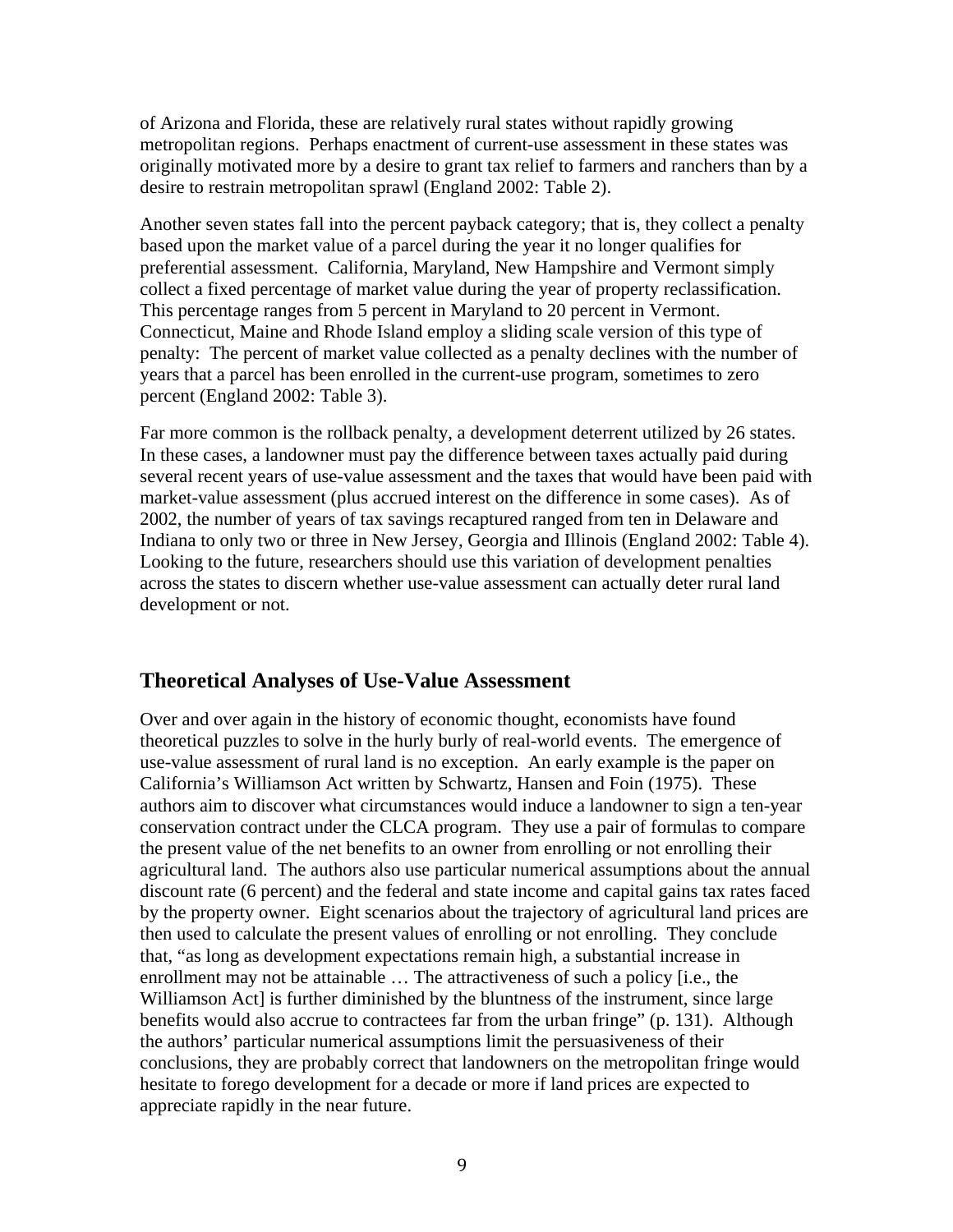In their formal model of the individual decision to enroll a parcel in a current-use program or withdraw an enrolled parcel for development, England and Mohr (2003) point to the tension between getting owners to voluntarily *enroll* their rural land in a preferential assessment program and getting enrolled owners to *defer* development until a later date. If there is no development penalty when a parcel leaves the program, then owners are very willing to enroll and enjoy lower property taxes until they choose to develop their land. At the same time, the absence of a development penalty means that use-value assessment is unlikely to push land development to a later date. If, however, there is a rollback penalty that collects all property tax savings since the parcel was enrolled (plus a commercial interest rate on those deferred savings), then parcels are less likely to be enrolled at all but, if enrolled, will be developed at a later date.<sup>16</sup>

Blewett and Lane (1988) offered an early analysis of the impact of preferential assessment on the individual owner's decision to convert a land parcel from rural to urban uses. These authors comment that use-value assessment is a form of tax expenditure that allows the state or locality to *lease* the development rights to a parcel while leaving the length of the lease in the hands of the landowner (with the exception of California). They employ a graphical analysis of the land conversion decision in which the annual rural and urban use-values of a parcel are functions of time. By assumption, the rural use-value is constant over time whereas the urban use-value grows exponentially.<sup>17</sup> In the absence of preferential assessment, there is a moment ( $t_0$ ) when the urban use-value rises to equal the rural use-value and the parcel undergoes development. If current-use assessment is introduced, development occurs at a later moment  $(t_1)$  when the annual net benefits from urban use rise to equal the annual tax savings from rural use and preferential assessment. Hence, in this simple graphical model, preferential assessment induces later development of rural land. According to Blewett and Lane (1988: 199), however, the "public sector's tax revenue loss … is much larger than the minimum-willingness-to-be-paid for these development rights … Much of this difference is due to the landowner receiving subsidies … when he does not [yet] want to convert anyway."

More recently, several papers have reported formal optimization models of a landowner's decision to develop a rural parcel in the presence of preferential assessment. Anderson (1993) theorizes that the landowner will maximize the sum of the present values of the net income stream from rural use and urban use by choosing the optimal development date. Introducing tax assessment of rural land as though its use will remain rural in perpetuity while keeping the property tax rate constant implies that development will occur at a later date. The model assumes no development penalty when land use change finally takes place. According to the author, the length of this development delay

<sup>16</sup> In 1977, New Jersey imposed a development penalty equal to two years of tax savings without interest (Coughlin, Berry and Plaut 1978: 168). Not surprisingly, nearly 95 percent of all farmland in the state had been enrolled in the preferential assessment program by that year.

<sup>&</sup>lt;sup>17</sup> More specifically, this graphical analysis hinges on the restrictive assumptions that there is full capitalization of tax savings into land prices and that the growth rate of urban use-values is indefinitely greater than the discount rate.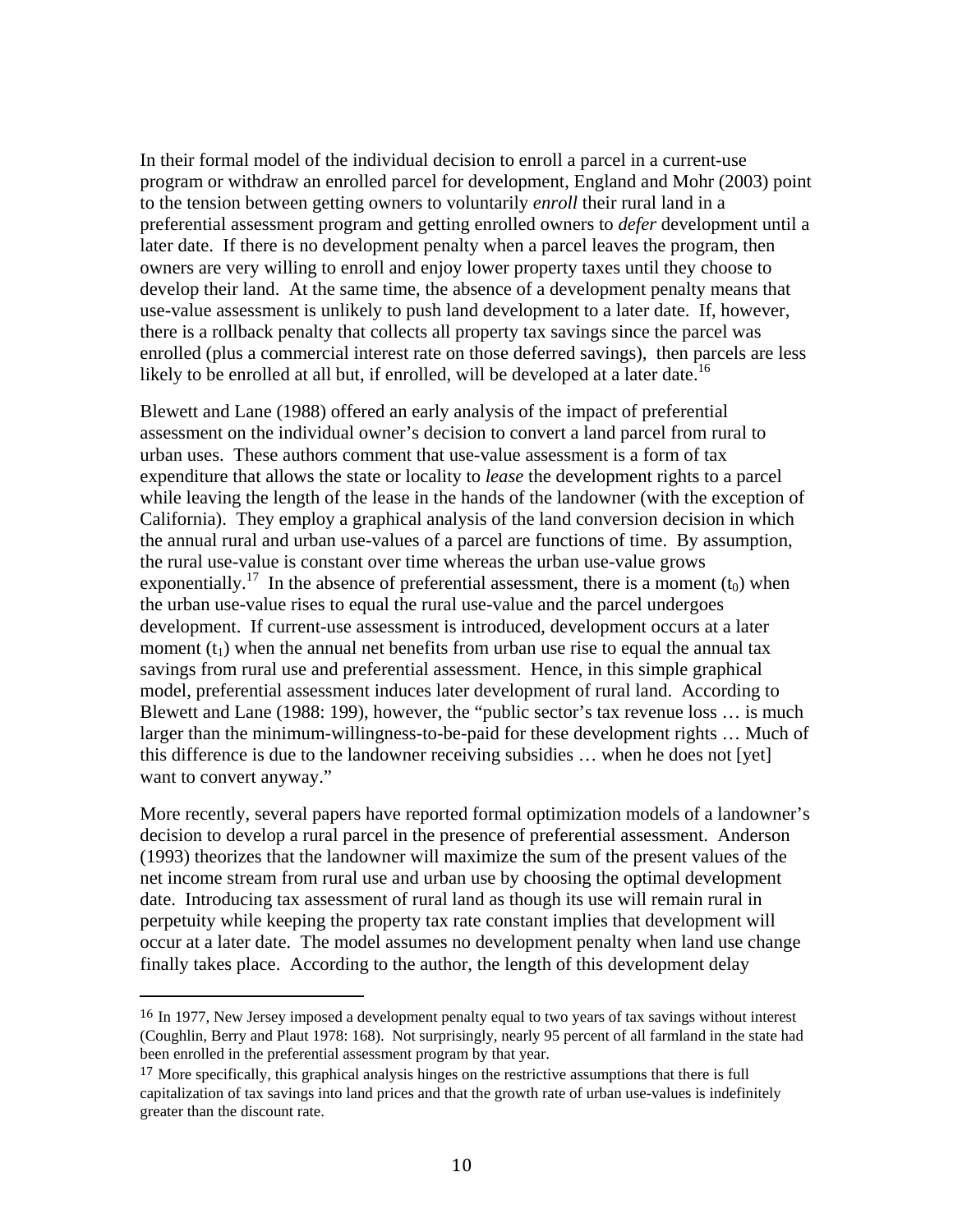depends crucially on two factors: "(a) farming use-value of the land relative to potential developed use, ... and (b) the rate of property taxation  $\tau$ . The greater the divergence between use-value and developed value the more use-value will delay development. Further, the greater the level of property taxation, the more use-value assessment will delay development" (Anderson 1993: 266).<sup>18</sup>

Building upon Anderson's 1993 paper, England and Mohr (2003) propose a similar model of the landowner's wealth-maximizing decision to convert her land to an urban use. Their analysis introduces two new factors affecting the timing of the land conversion decision: (a) the non-pecuniary benefits enjoyed by rural landowners, and (b) the structure of the development penalty imposed at the time of development. Not surprisingly, if farmers and ranchers feel attached to their properties because of family histories and community ties to friends and relatives, these non-cash benefits push development deeper into the future. However, if the annual benefits of rural residency are positive but constant, then exponentially increasing urban rents will eventually induce the owner to sell to a developer – even if great-great grandfather is buried on the property.

The introduction of development penalties into a model of the land conversion decision complicates the theoretical story a bit. If the penalty is constant over time, then one can show that a higher penalty favors later development of rural land presently enrolled in a current-use assessment program. However, if the magnitude of the penalty varies with the choice of development date, then the incentive effects of the *level* and *change* in the penalty could work at cross purposes. A high penalty level favors later development of an already enrolled parcel but, if that penalty is also increasing over time, there is an opposing incentive to develop sooner.<sup>19</sup> If, however, the landowner faces a high penalty today but knows that the penalty will be lower in years to come, she is more likely to defer development into the future (England and Mohr 2003: 48-49).

A major limitation of the optimization models of Anderson (1993) and England and Mohr (2003) is that they assume an omniscient optimizing landowner with an infinite time horizon. This type of economic agent is rare in the real world, to say the least. Several avenues of research therefore await the economic theorist who is interested in land development. One path would be to model the development decision over the *finite*  life cycle of a rural landowner. If the owner is elderly and has no heirs, for example, one suspects that he is more likely to sell to a developer before his death. If the elderly owner has heirs who wish to remain on the land and if there is a generous exemption under the federal estate tax, then he presumably is less willing to sell. Coughlin, Berry and Plaut (1978: Figure 2) offered a graphical sketch of such a model, but their proposal has apparently not yet been formalized.

<sup>18</sup> In a more recent paper, McFarlane (1999) builds a model of the growth of an urban region with investment in durable housing and agricultural production beyond the urban fringe. The developer of rural land chooses the optimal development date and also the optimal capital-intensity of developed land. Although the author does not discuss preferential assessment explicitly, he finds that a lower property *tax rate* on the market value of rural land tends to delay development.

<sup>&</sup>lt;sup>19</sup> This describes the situation in Vermont: When land prices are rising, then a penalty equal to 20 percent of market value at the time of development implies a large penalty that is also escalating with time.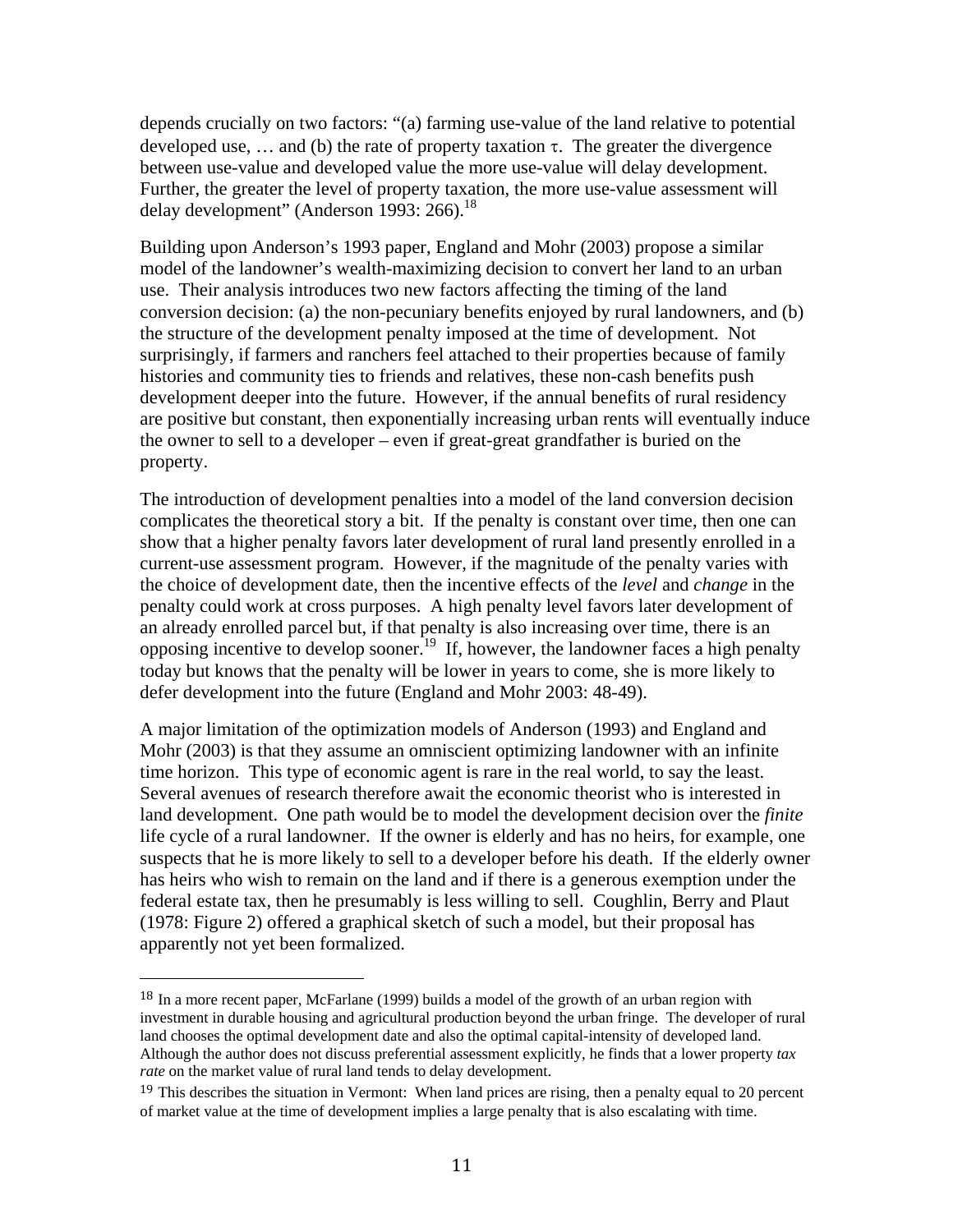Another path of theoretical analysis that has received more attention addresses the *irreversible* and *uncertain* nature of the land development decision. Anderson (1993: 267-268) raised this issue when he observed that the value of agricultural land today reflects not only current rents from agricultural use but also the option value of delaying development given that land conversion is irreversible and that future returns to rural and urban uses cannot be known with certainty.

Tavernier and Li (1995) explore this question of uncertainty with their analysis of the owner's need to acquire information in the land market prior to consummation of a land sale and the resulting *search process* involving a sequence of offer prices from potential buyers. The authors model a dynamic process in which the owner receives offers randomly drawn from a probability distribution of offer prices. He has a reservation price that depends on his after-tax farm income and sells only if he receives an offer at least as great as his reservation price. Because current-use assessment lowers the owner's property tax bill, it raises his after-tax farm income and thus his reservation price. This, in turn, lengthens the search process and delays the sale to a developer. According to the authors, the effectiveness of a UVA program in preserving farmland varies positively with the property tax rate and the difference between the market value and use value of farmland but "only within some range" of parameter values. $^{20}$ 

 More recently, Johnston (2003) discusses the interesting possibility that not only private landowners but also state legislators and tax officials have to make decisions in the face of uncertainty. State officials, for example, lack detailed knowledge about the ultimate causes of farmland conversion. The author constructs an optimal control model for a parcel of land subject to uncertain and irreversible development. The taxing authority is assumed to maximize net community benefits from collecting a property tax and from environmental amenities generated by the parcel before its development. The optimal tax policy is then calculated under three scenarios: (1) development triggered solely by an exogenous offer by a developer at some uncertain future date, (2) development triggered solely by taxation which reduces the owner's wealth below some uncertain threshold, and (3) some combination of these two scenarios. As with many other theoretical analyses, Johnston (2003: 207) reaches the agnostic conclusion that his model "does not generate unambiguous guidance regarding increases or decreases in initial tax levies…."

A very important issue that has received little attention by theorists so far is the impact of the introduction of use-value assessment on rural land prices. Gloudemans (1974: Appendix E) demonstrates algebraically that the rate at which the tax savings resulting from preferential assessment are capitalized will affect land prices. Anderson (2005: 418) remarks, "Reductions in property taxes, *ceteris paribus*, should be at least partially capitalized into higher land values. Consequently, preferential assessment will confer a windfall gain in wealth to the agricultural land owner." A corollary of this point is that

<sup>20</sup> In an empirical analysis of land conversion from agriculture to forests in Georgia, 1982 – 1992, Schatzki (2003) finds that increased uncertainty about the relative returns to farming and forestry does indeed increase the real option value of delaying land conversion. He estimates that option value could be as much as 81 percent of the present value of expected returns to agricultural use.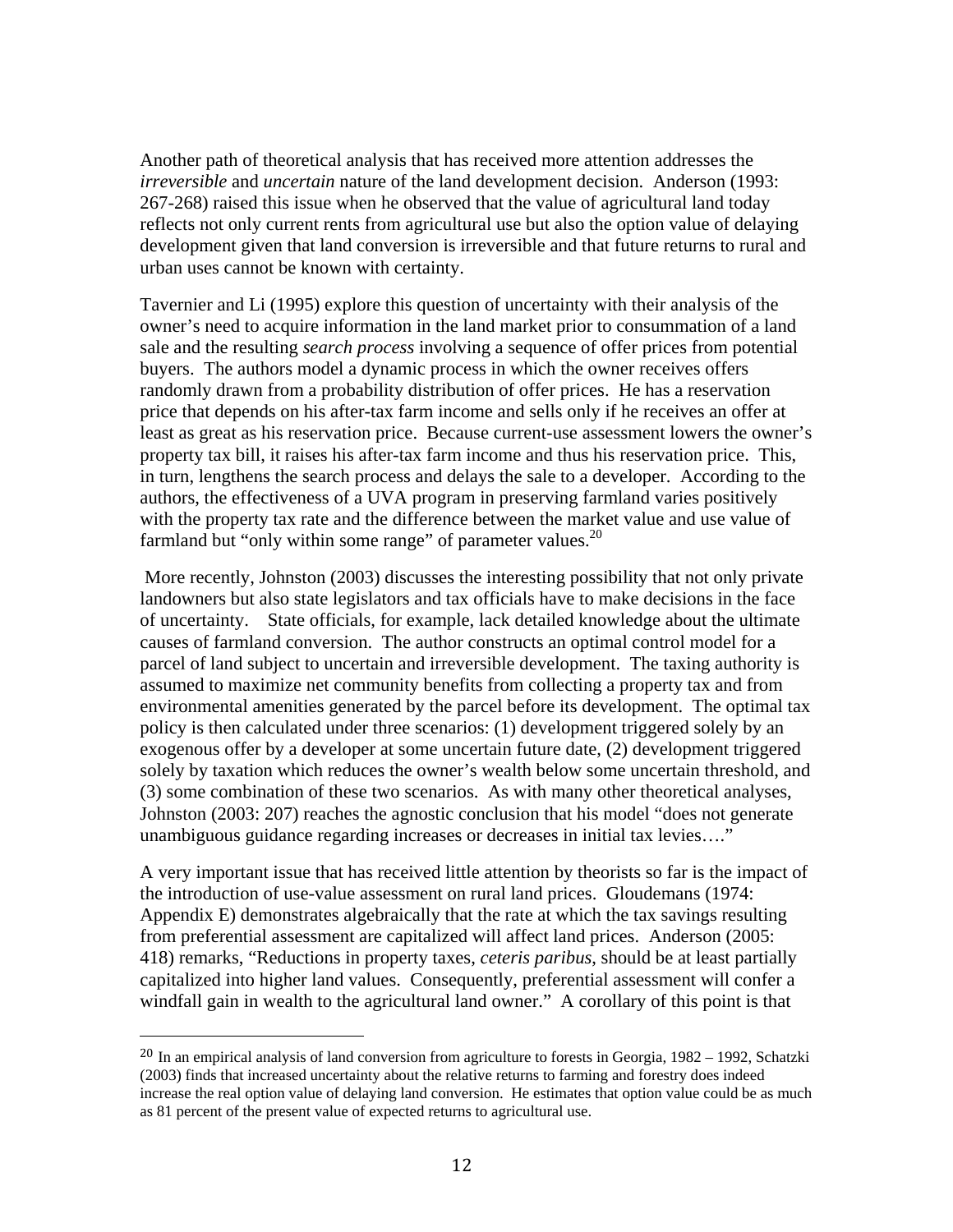proposals to scale back or repeal use-value assessment are certain to face political opposition from rural landowners who fear capital losses. It would be useful to know whether theory suggests that the capitalization rates for changes in property tax rates and changes in assessed valuations are the same or not.

# **Empirical Analyses of Use-Value Assessment**

Because economic theory alone provides limited understanding of real-world phenomena, I turn now to studies of use-value assessment that concentrate on empirical measurement of its effects. Let us begin with several studies that discuss what influences seem to affect the landowner's decision to enroll in a voluntary UVA program or not.

#### Enrollment in a Use-Value Assessment Program

One of the earliest studies of the decision to voluntarily enroll in a use-value assessment program is Hansen and Schwartz (1975). The authors collected assessment and CLCA enrollment data for three study areas near Sacramento, California, as well as attitudinal survey data for landowners in those areas. They report "that, with few exceptions, CLCA parcels in all three areas are located away from development activity … Much smaller average parcel size and acreage per owner for non-enrolled parcels were observed in each study area … This result could be attributed to the greater development potential of these parcels, since parcel sizes were smaller closer to developing areas" (pp. 345 – 346 ). The authors also report that landowners who were farmers were more likely to enroll in the Williamson Act program than professionals, retirees and corporations owning rural parcels in the same study areas. Because of the limited geographic scope of this study (Sacramento County) and the long-term contractual commitment of the CLCA program, one should not generalize these findings to UVA programs in other states.

In a related simulation exercise, Schwartz, Hansen and Foin (1976) find that changes in the provisions of the CLCA are unlikely to affect the rate of enrollment in California's UVA program in a substantial way. The main exception is that shortening the minimum term of the CLCA contract would encourage more landowners to enroll.

Carman (1977) offers a more comprehensive view of landowner participation in California's Williamson Act program. He collects county-level acreage data on CLCA enrollment from 1967 through 1975 and estimates time-trend equations for forty participating counties. For most counties, the acreage time trend can be described by a logistic function.<sup>21</sup> The author then regresses two parameters of the county logistic functions (upper asymptote and rate of growth of total acreage) on several variables that might explain inter-county differences in enrollment. He concludes that "the rate and level of acceptance of the [Williamson] Act is inversely related to the expected opportunity to convert agricultural land to urban uses at a profit … [Surprisingly,] counties with the largest per acre tax reductions tended, other things being equal, to have

<sup>&</sup>lt;sup>21</sup> Marin and Napa Counties are two exceptions. The author speculates that strict agricultural zoning substitutes for CLCA enrollment in that pair of counties (p. 286).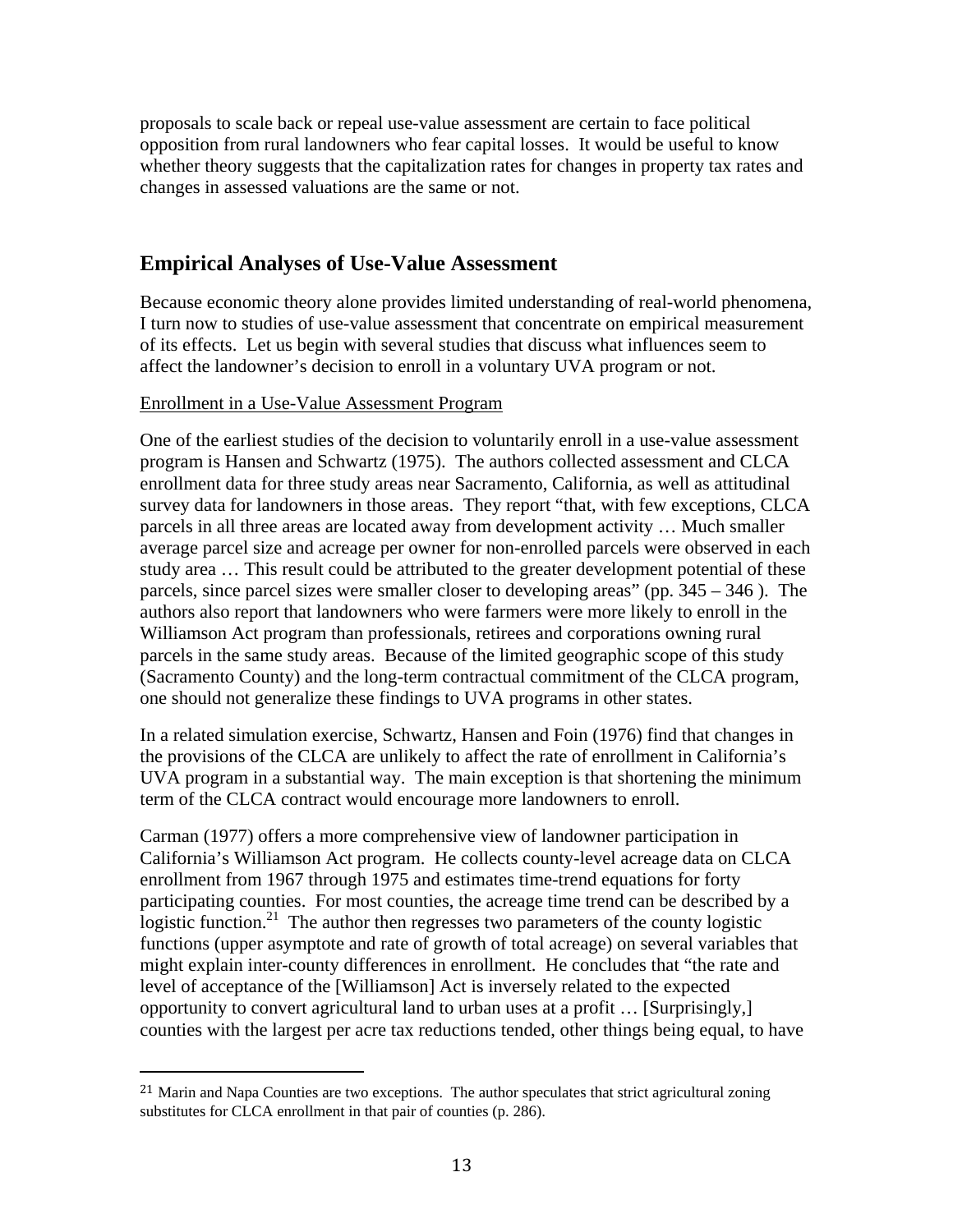lower rates and levels of acceptance of use-value assessment. It is likely that landowners in those counties view nonagricultural development as offering significant opportunities for realizing capital gains" (pp.  $285 - 286$ ).

#### Preservation of Small Family Farmers

According to a survey of farmers reported by the Council on Environmental Quality (1976: 49 – 51), a host of considerations enter into the decision of a farm owner to sell his property and leave the land. The after-tax returns from agricultural production certainly play a role and hence preferential assessment could affect the decisions of some farmers. However, the age of the owner and whether he plans to bequeath the farm to a relative or sell the property to fund his retirement is another consideration. Finally, a farmer on the metropolitan fringe might sell, not because of rising property taxes, but because of worsening traffic on rural roads, growing air pollution from urban sources, and neighbors' complaints about farm odors. One implication of this early survey is that detecting the impact of preferential assessment on survival of small farmers requires a degree of econometric sophistication.

Chicoine (1981) documented some of these pressures on farmers to sell with his hedonic model of agricultural land prices on the fringe of metropolitan Chicago. Using data for 1400 sales of unimproved farmland in Will County, Illinois, during 1970 – 1974, he found that sale price per acre correlated positively and significantly with proximity to downtown Chicago and to the nearest freeway exchange, with suitability of the parcel's soil for a septic system, with residential or industrial/commercial zoning of the parcel, and with the fraction of adjoining acres already developed as commercial or industrial properties. Interestingly, the sales price of an acre of land did not correlate with its soil productivity index for agricultural purposes. Hence, by the early seventies, the price of rural land dozens of miles from Chicago's Loop reflected its potential urban uses. The author concludes (p. 360), "This fact supports urban fringe preferential farmland property tax assessments to discourage the premature removal of land from agriculture  $\cdots$ "

Chicoine, Sonka and Doty (1982) employ a simulation methodology to examine the effects of circuit breakers and current-use assessment on the financial position of a typical Illinois farmer over a ten-year period. They assume a corn/soybean operation on 600 acres with the operator owning half the acreage and share cropping the remaining half. They also assume that the only labor input comes from the operator and her family. Employing actual data on crop yields and crop prices to calibrate their model, the authors simulate the annual after-tax income and property tax payments of the operator with either market-value or use-value assessment of the farm property or with a circuit breaker provision. What is their conclusion? "With both property tax relief programs, the reduction in average annual property taxes is reflected in … [higher] after-tax average annual incomes. But the cash situation remains dismal, suggesting that even with property tax relief the operator and landlord would … likely have to liquidate part of their land base to continue operations" (p. 520). This simulation exercise suggests that the capacity of UVA programs to preserve family farmers is quite limited.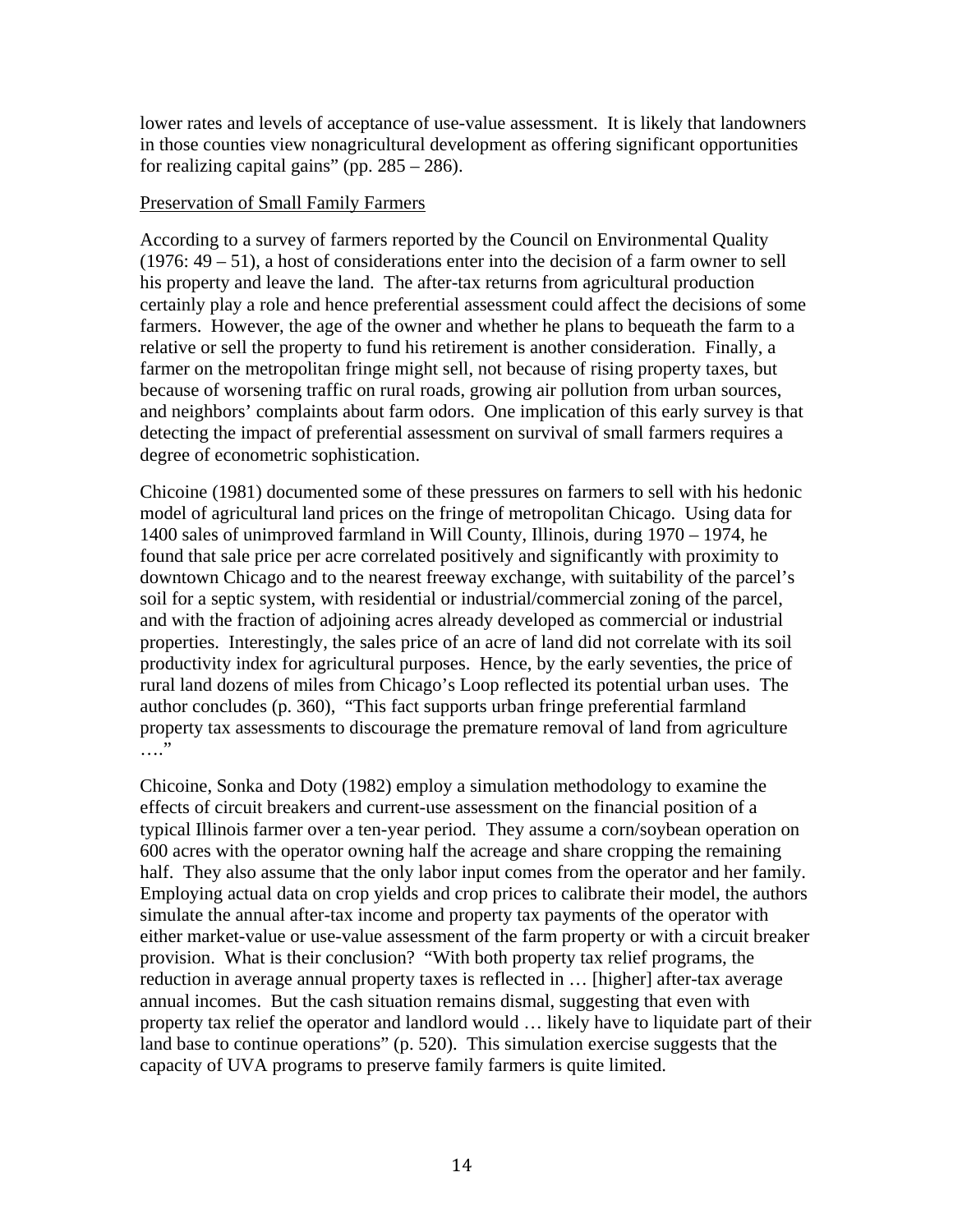#### Preservation of Rural Lands

A question closely related to the preservation of small family *farmers* is whether usevalue assessment has actually helped to preserve *rural land* that generates environmental amenities and ecosystem services or not. In an early study of the empirical relationship between property taxation and land use change, the Council on Environmental Quality (1976) regressed percent change in agricultural land, 1969-1973, in a sample of Ohio counties on absolute change in population density, gross cash receipts per farm acre, percent of farmers over 65 years of age and property tax paid per acre. This OLS study found that a higher property tax per acre was associated with a greater percentage loss of farmland during the period studied. Although this study tried to control for some influences on land use change other than the property tax, its simple methodology did not correct for potential endogeneity problems.

Blewett and Lane (1988) used the 1963 introduction of use-value assessment in Indiana to conduct a before- and after-study of the rate of agricultural farmland loss in that state. Using data for 92 counties, they regressed percent decline in farmland acres on the percentage changes in population, property taxes per acre and number of elderly farmers during two periods, 1954-1959 and 1964-1969. The SUR results indicate an increase in the negative intercept term after the introduction of preferential assessment of farmland and a change in the coefficient on the property tax variable from a positive and significant one to an insignificant one. These results suggest that the implementation of current-use assessment slowed the conversion of Indiana farmland to urban uses.

In a cross-sectional study of counties in eleven Northeastern states during 1987, Lopez, Shah and Altobello (1994) estimate a supply-demand model for agricultural land using the three-stage least squares technique. This relatively sophisticated empirical model of the agricultural land market implies that the elasticity of acres in agricultural use with respect to the property tax paid per agricultural acre is -1.065 and highly significant. The comparable elasticity with respect to the property tax paid per residential acre is +0.300 and highly significant. The authors conclude that "these findings lend support to the potential effectiveness of differential assessment programs …" (pp. 57-58).

Parks and Quimio (1996) focus their empirical study on changes in farmland acreage in New Jersey between 1949 and 1990. This historical period includes the 1964 constitutional amendment that permitted current-use assessment of agricultural land in the Garden State. Using annual state-level data in logs, the authors regress agricultural land area on net farm revenue per acre (excluding the property tax), annual percentage changes in the market value of farmland, the interest rate on farm credit, and the effective property tax rate. Although the adjusted R square of their GLS equation is quite high (0.86) and the authors have corrected for autocorrelation, their use of proxies to measure several explanatory variables suggests that their statistical results should be viewed with caution. That said, they find that the elasticity of agricultural land area with respect to the effective property tax rate equals -0.066. This implies that the cut in the effective property tax rate on agricultural land that followed implementation of current-use assessment had a very modest impact on the conversion rate of farmland after 1964. The authors conclude that New Jersey needs to rely more heavily on its purchase of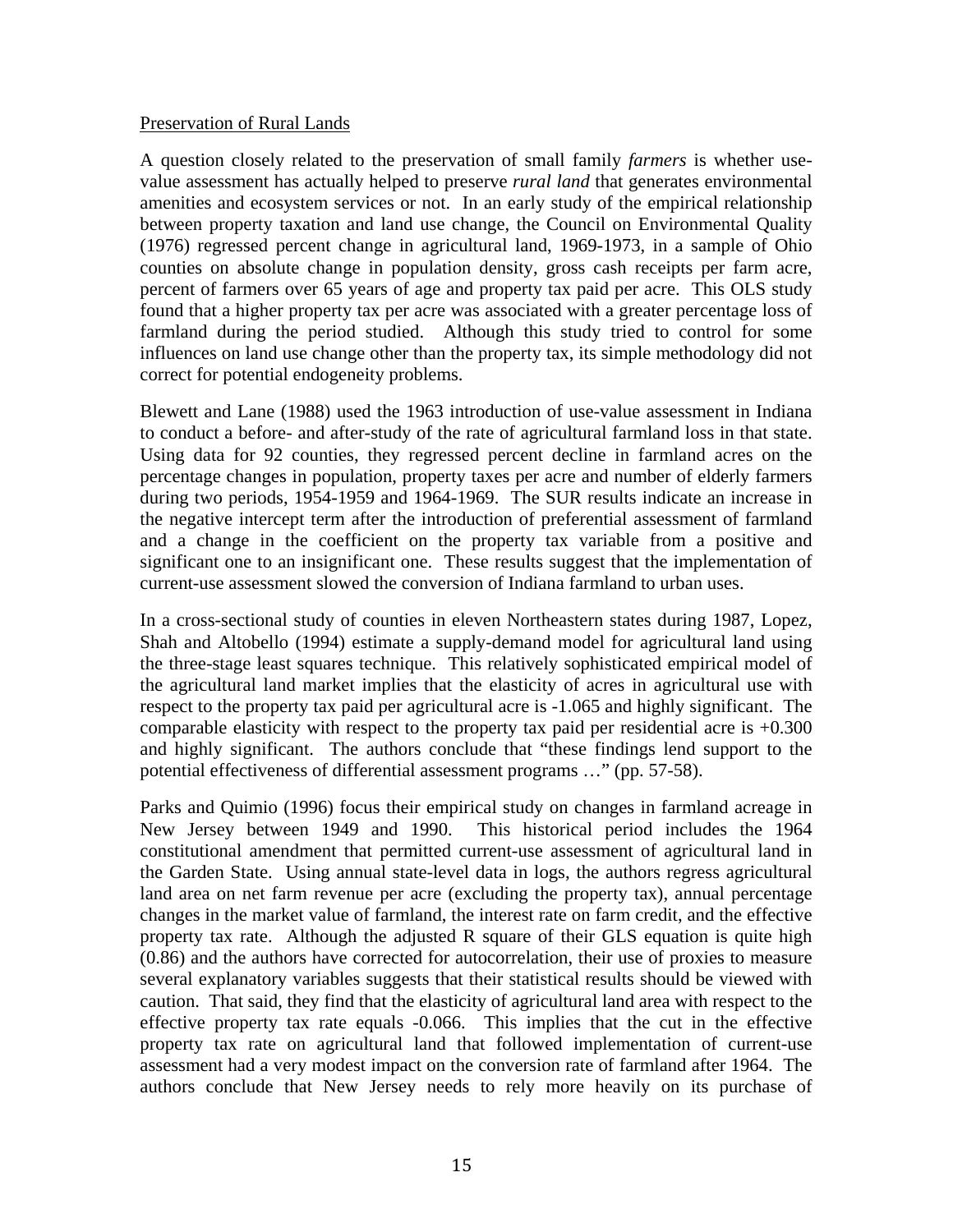development rights program in order to protect its remaining farmland from urban development.

In perhaps the only empirical study of use-value assessment of national scope, Morris (1998) uses interstate differences in the year that preferential assessment was introduced to measure its cumulative impact on the availability of agricultural land in nearly 3000 counties across the United States.<sup>22</sup> From 1959 through 1987, the mean percentage of a county's land in farming fell from 63.9 percent to 52.5 percent. The author's empirical question is whether earlier state adopters of preferential assessment had a substantially higher percentage of farmland in their counties at the end of the study period.

The author regressed the percentage of farmland in a county during a particular year on a series of dummies for the number of years since adoption of preferential assessment plus county and year fixed effects. The results suggest that after twenty years of use-value assessment, a state's counties would tend to have ten percentage points more land in farming associated with this tax policy. If one distinguishes between counties with rollback penalties and those with no development penalties, one finds that counties in states with rollback penalties had a significantly greater loss of farmland than those with penalty-free preferential assessment. Morris (1998: 151) remarks that these results "suggest policy endogeneity if states that adopted deferred tax policies were the ones more prone to lose farmland."

In an effort to correct for this endogeneity problem, Morris augments her original regression equation with control variables for population density, property tax per capita, value of farm sales per acre, and value of farmland and buildings per acre. The augmented regression suggests that "preferential assessment of farmland can indeed delay the conversion of farmland to other uses. The policy produced a gradual but significant difference in the loss of farmland that after a 20-year period amounted to about 10 percent more of the land in a county being retained in farming … The results also … suggest that the policy may be more effective when property tax burdens are higher" (p. 156).

Williams, Brockett, Gottfried and Evans (2004) ask whether the 1976 enactment of Tennessee's Greenbelt Law was necessary to protect forested land from development. They study 337 parcels in Franklin County that enjoyed use-value assessment in early 1999. The authors estimate the reservation prices of parcel owners given assessors' valuations, tax savings from enrollment in the Greenbelt program, prospective development penalties *and* alternative assumptions about the reservation premium of owners, i.e., the intangible benefits from ownership of forested parcels. They conclude that, if the reservation premium of owners was zero, then the Greenbelt Law afforded some degree of protection to all parcels. If, on the other hand, the reservation premium was \$500 per acre, then 57 percent of the parcels required no protection. This result implies that the ratio of tax expenditure to acres saved from development could be quite high in situations where all owners of rural land are eligible to enroll their properties in a use-value assessment program.

<sup>22</sup> Forty-seven states introduced use-value assessment between 1957 and 1986, with a peak period of adoption during the late sixties and early seventies (Morris 1998: Figure 7.1).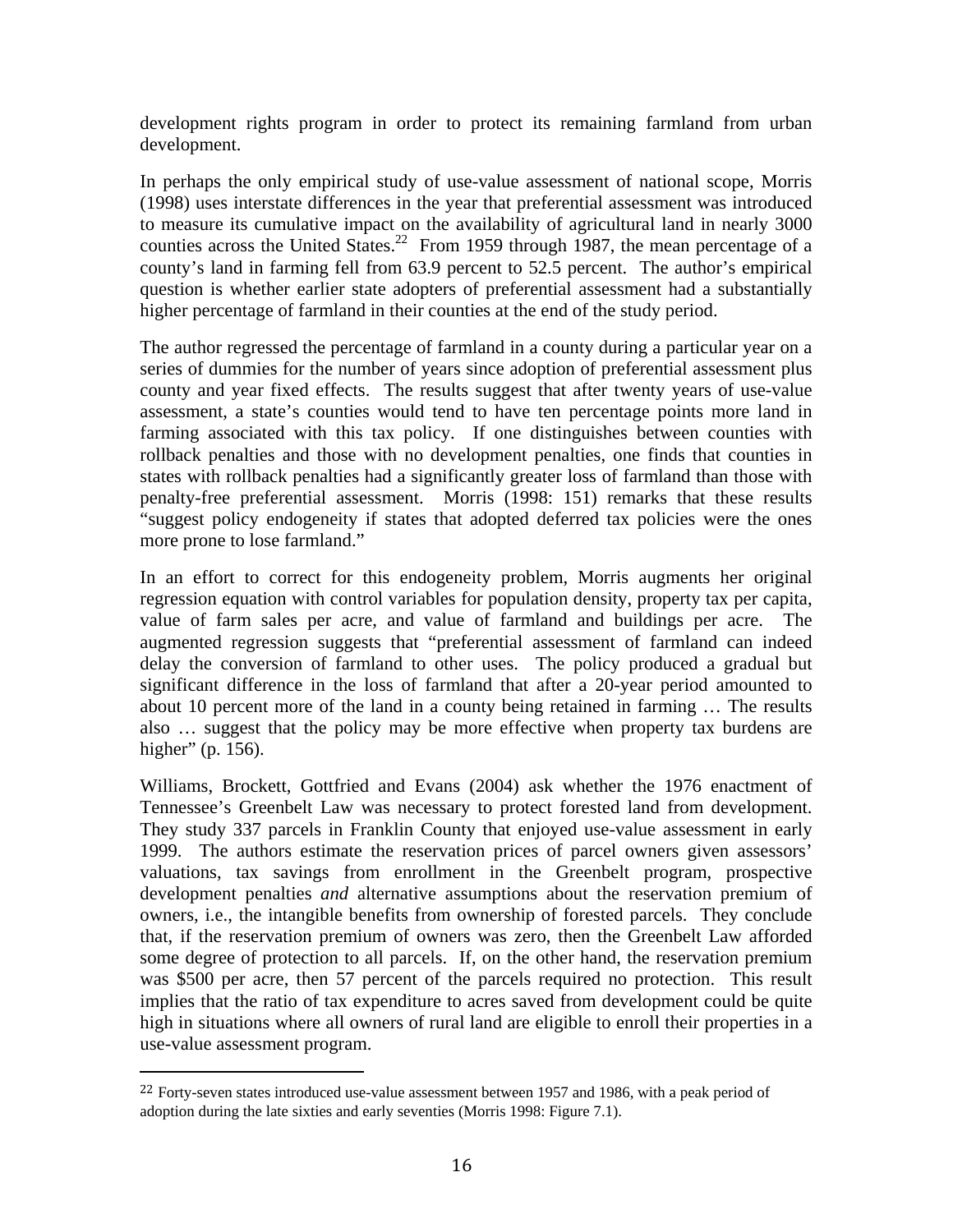Polyakov and Zhang (2008) offer a study of use-value assessment that is statistically rigorous and rich in empirical detail. After assembling a panel data set describing land uses on more than 13 thousand private parcels in Louisiana during four years from 1982 through 1997, they estimate the Markov transition probabilities between agricultural, forestry and developed uses with a random parameters logit model. Their hypothesis is that a higher pre-tax return per acre or a lower property tax per acre associated with a specific use increases the probability that any parcel will be retained in or shifted to that use. The authors use returns and taxes at the parish level to approximate actual returns and taxes at the parcel level of observation.

Their main conclusion is that the "absolute values of elasticities are small. This means that the probabilities of land-use transition or retention are relatively inelastic with respect to property taxes" (p. 405). More specifically, the authors find that the elasticity of the transition probability from agricultural to developed use with respect to the property tax per acre in agricultural use equals 0.0319. The elasticity of the transition probability from forestry to developed use with respect to the property tax per acre of forestland equals 0.0184.

These small elasticities do not mean, however, that Louisiana's current-use assessment program has been inconsequential. The authors simulate complete repeal of the program in 1992, an action that would have doubled the property tax per acre of forestland and tripled the property tax per acre of agricultural land. Their simulation suggests that Louisiana would have lost an additional 162 thousand acres of farmland by 1997 if repeal had taken place. Interestingly, however, most of that farmland would have transitioned to forestland and the additional land devoted to urban uses would have been fewer than six thousand acres.

In his study of California's Williamson Act (CLCA) Program, Kovacs (2009) analyzes county-level data on contract non-renewals from 2000 through 2007. He is particularly interested in discovering what variables help to explain a transition from a slow to rapid rate of farmland conversion and *vice versa*. Using a proportional hazards model with fixed effects and random effects, the author finds more rapid population and income growth hasten the transition to a high rate of removal of farmland from the Williamson Act Program. Proximity to cities, the Pacific Ocean and major highways also increase the hazard of transition to a rapid rate of land conversion. Of greater relevance to this paper, a one-percent increase in the property tax rate reduces the hazard of a transition to a high rate of land conversion by nearly a quarter. The author concludes that "differential assessment programs help to reduce urban sprawl and thus provide benefits to taxpayers" (p. 24).

#### Tax Shifts, Tax Expenditures and Equity

Although empirical research has shown that use-value assessment of rural land has slowed the rate of development of rural land in various states, one needs to ask how expensive this land conservation policy has been for taxpayers and who has borne this program cost. Those questions are addressed in the following section.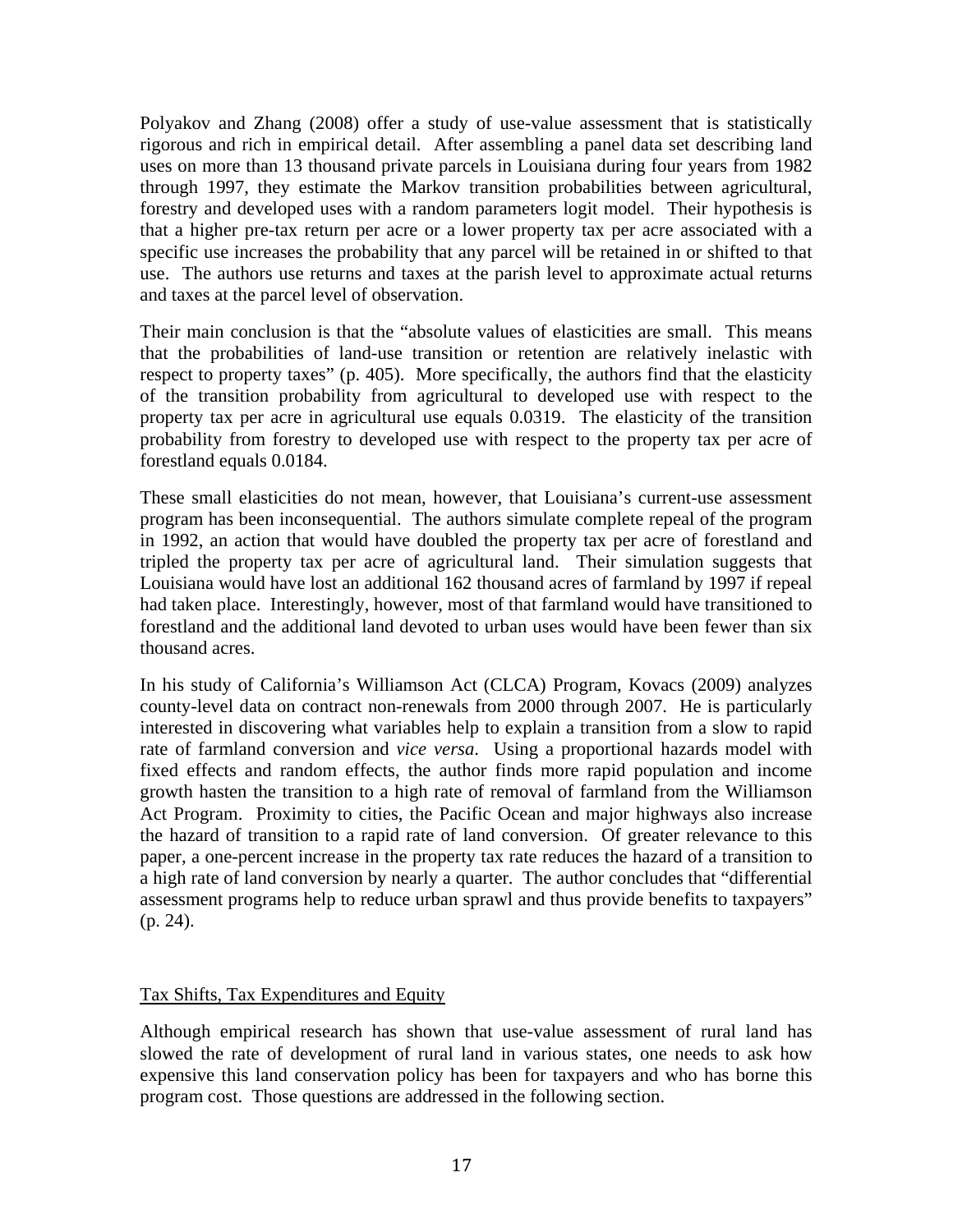In an early study of California's CLCA program, Hansen and Schwartz (1975) gather assessment and enrollment data for roughly 800 agricultural parcels in three rural areas of Sacramento County. Those public data are augmented by a survey of parcel owners. Although the authors do not report statistical significance tests, they report that the average parcel size owned by owners participating in the program was more than three times the average acres owned by nonparticipating owners. This provides some evidence that the tax savings in Sacramento County during the early years of the Williamson Act Program accrued largely to those with large landholdings. This paper also reports that those owners who had enrolled their agricultural land in the CLCA program enjoyed property tax reductions ranging from 37.9 percent for producers of row crops to 80.2 percent for ranchers with dry pasture.

Of course, the number of acres held by an owner says nothing about her total net worth or annual income. In a follow-up study, Hansen and Schwartz (1977) report on the distribution of tax savings enjoyed by individual and subchapter S owners of CLCA agricultural land in Sacramento County. They report that those owners with net taxable family income in the lowest categories received 12.5 percent of net income but 45.2 percent of net CLCA benefits. Hence, it appears in this very specific case that use-value assessment resulted in a progressive distribution of program benefits.

In its 1976 report on preferential assessment of farms and open space, the President's Council on Environmental Quality stated clearly that these state programs result in tax expenditures of significant magnitude that redistribute income among taxpayers:

"All differential assessment laws … [entail] 'tax expenditures,' by means of which the tax bills of some taxpayers are reduced … In most cases, the cost of this reduction is spread over all the other taxpayers … The effect of a tax expenditure is precisely the same as if the taxpayers who receive the benefit were to pay taxes at the same rate as other, non-preferred taxpayers, and then were to receive a simultaneous grant … in the amount of the tax benefit … Tax expenditures for the federal government must be estimated in the annual budget … [R]eal property tax systems are riddled with tax expenditures of significant [but hidden] magnitude …" (pp. 6-8).

Dunford and Marousek (1981) study the impact of the 1970 passage of the Open Space Tax Act (OSTA) in Washington State on the distribution of the property tax burden in Spokane County. They employ an algebraic model of the impact of current-use assessment on aggregate tax base and on the property tax rate hike required to hold total revenue constant.<sup> $23$ </sup> According to the authors, relatively large increases in the taxes on unenrolled properties should be expected in localities with a small total tax base where a large portion of the total tax base is eligible for and enrolled in the UVA program and where enrolled land receives a large percentage reduction in assessed value.

Eight years after enactment of the OSTA program, roughly 444 thousand acres in Spokane County had been enrolled, forty percent of the county's total land area. The

<sup>&</sup>lt;sup>23</sup> Their algebraic formulas do not account for the possibility that the tax savings from preferential assessment could be capitalized into land prices so that purchasers of land already enrolled in the OSTA program might not gain from the program.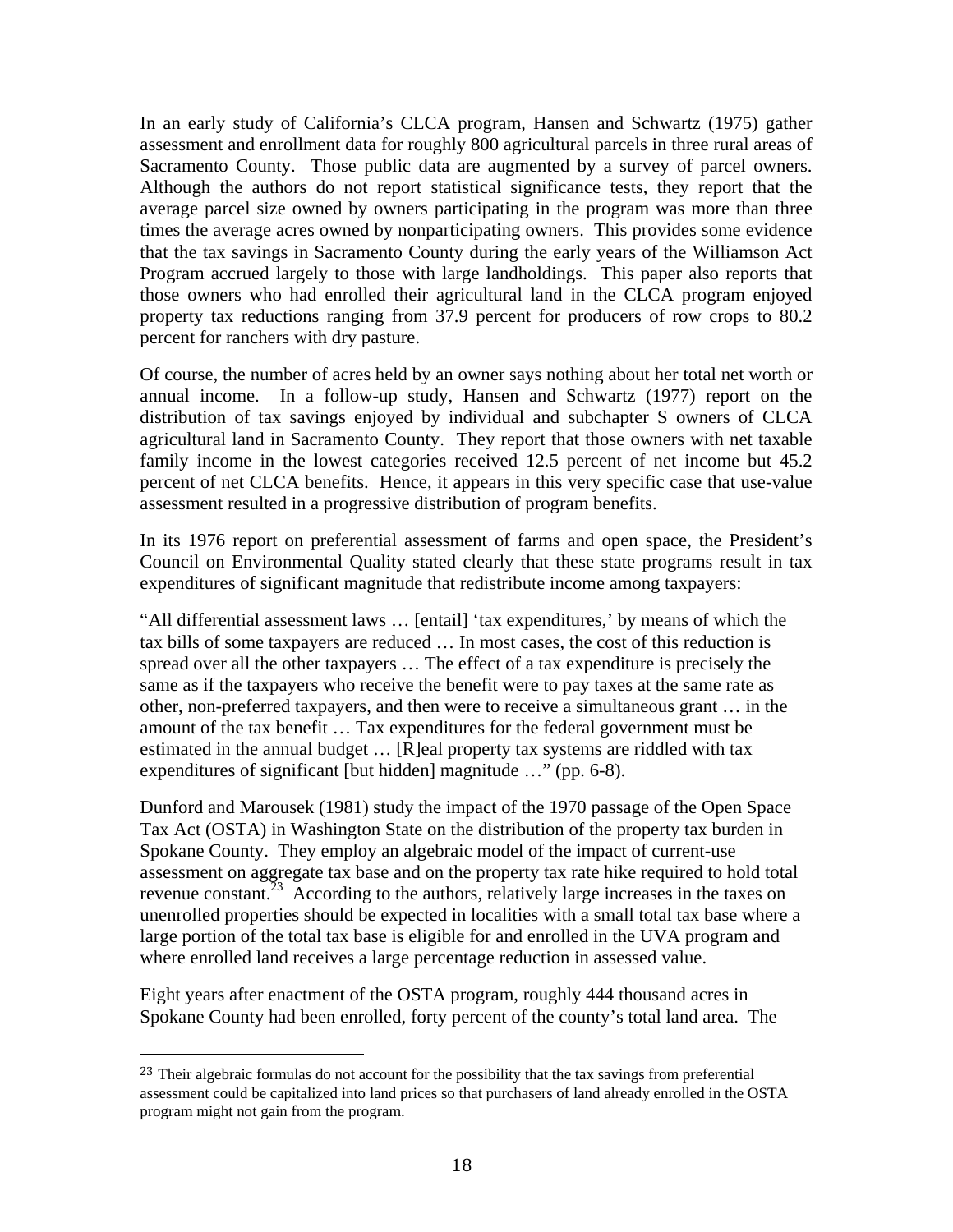authors calculate that the revenue-neutral increase in property taxes paid by nonparticipating properties to offset the tax cuts enjoyed by owners of enrolled parcels would equal 1.3 percent. Hidden within this countywide average, however, are huge differences among communities. Although the tax shift to nonparticipating properties would be  $1 - 2$  percent in many localities, it would range from 0.6 to 21.9 percent. The larger tax shifts would occur in mostly rural communities with a high proportion of the local tax base eligible for OSTA enrollment.

In an interesting study of state & local fiscal interactions, Chicoine and Hendricks (1985) point out that implementation of a UVA program (1) results in little tax shifting within a locality if it merely formalizes earlier *de facto* preferential assessment of eligible properties and (2) can shift a substantial tax burden from local taxpayers to state taxpayers. The authors study the impact of the 1980 implementation of mandatory usevalue assessment of agricultural land in Illinois. Their study area consists of the three school districts in Coles County, a grain-producing area of the state. They find that informal and formal use-value assessment of farmland lowered assessed value per pupil and qualified these districts for more generous state educational grants distributed by Illinois' district-power-equalizing aid formula. Prior to implementation of use-value assessment, *de facto* preferential assessment had already garnered an additional \$2.8 million of state aid for the county's school districts. Implementation of formal currentuse assessment qualified the county for an additional \$115,000 of state educational funding. As a result, the interaction between preferential assessment and state aid lowered the local property tax bills of farm and nonfarm owners alike in Coles County.

Hickman and Crowther (1991) report on a study of the property tax shift that occurred in the 43 easternmost counties of Texas because of its use-value assessment program. These counties contain most of the state's commercial timberland, properties that became eligible for preferential assessment in May 1979. As of 1987, the authors' study year, roughly 9.3 million acres not in timber use and 7.5 million acres in timber use in eastern Texas had been enrolled in the state's UVA program. Of these acres that were forested, the average assessment cut per acre ranged from \$5825 in Harris County (metro Houston) to \$277 in Red River County.

Assuming constant property tax rates across the region and no capitalization effects of preferential assessment on aggregate assessments, the authors calculate that UVA would have cost Harris County \$301 million in property tax revenue during 1987. Under these assumptions, the average revenue loss for all 43 counties would have exceeded 6.9 percent.

Of course, local governments frequently do not freeze their property tax rates when assessed valuations fall. Rather, they raise their tax rates in an effort to mitigate or even prevent cuts in local public spending. The authors calculate that a tax shift of \$133 million to ineligible and nonparticipating properties in eastern Texas would have been required in 1987 to fully offset the impact of UVA. This sum amounts to 5.1 percent of actual property tax revenue in that year across the 43 counties.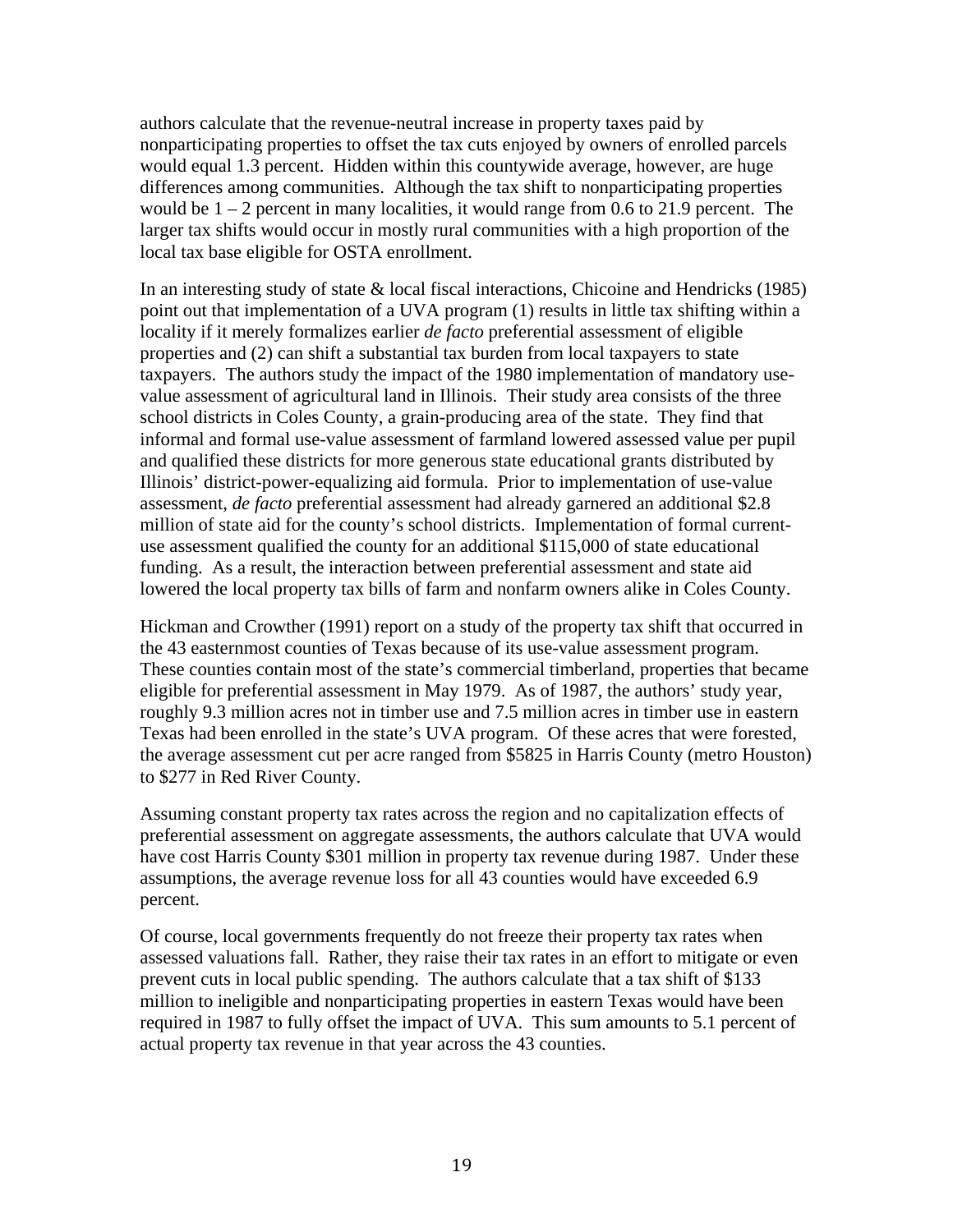Anderson and Griffing (2000) report estimates of the tax expenditures in two Nebraska counties associated with the state's green belt UVA program.<sup>24</sup> They gather county assessor parcel-level data on market value and use value and then regress the ratio of use value to market value on distance of the parcel from the nearest urban center, parcel size and dummies for school districts contained in the county. Confirming the results of various studies in the urban and public economics literatures, they find that this parcel value ratio does indeed correlate as expected with distance, size and school district.

According to the authors, "Since the ratio of use value to market value is equivalent to the ratio of property taxes under the two assessment regimes, we know that the tax expenditure is large near the [central business district] … and declines with distance … One minus that ratio gives the proportion of property tax foregone due to use-value assessment … The average ratio is 0.639 for properties in Lancaster County and 0.2477 in Sarpy County. Hence, the average tax expenditure [associated with UVA] is approximately 36 percent of revenue in Lancaster County and 75 percent of revenue in Sarpy County" (p. 46).

In the most comprehensive effort to measure the tax expenditure associated with UVA programs across the U.S., Heimlich and Anderson (2001) apply a state's average property tax rate to the difference between the market value of the state's rural land and the use value of that land. They then sum these results and conclude that the national tax expenditure on state UVA programs in 1995 equaled \$1.07 billion, with \$218 million in California alone. Although these findings are impressive, they should be accepted with caution because the authors include Michigan (not a UVA state) in their total and because their estimate appears to be based on the value of all rural land in a state, not just rural parcels actually enrolled in its UVA program.

After having surveyed various studies of the tax shifting and tax expenditures associated with UVA programs, what can we conclude about the equity of those programs? The answer to that question depends upon the normative principle of taxation that one accepts. If one believes that the total net worth of a taxpayer should be the object of taxation, then one might object to sharp cuts in taxation on valuable holdings of rural land.<sup>25</sup> If, on the other hand, one accepts the benefit principle of taxation, then preferential assessment of rural land could be justified since "rural landowners may consume fewer [local] services per dollar value of land owned than residential or commercial landowners in the same taxing area" (Morris 1998: 145).

<sup>&</sup>lt;sup>24</sup> This article also provides a very accessible summary of several microeconomic models of land price determinants within a metropolitan region (pp. 35 – 40).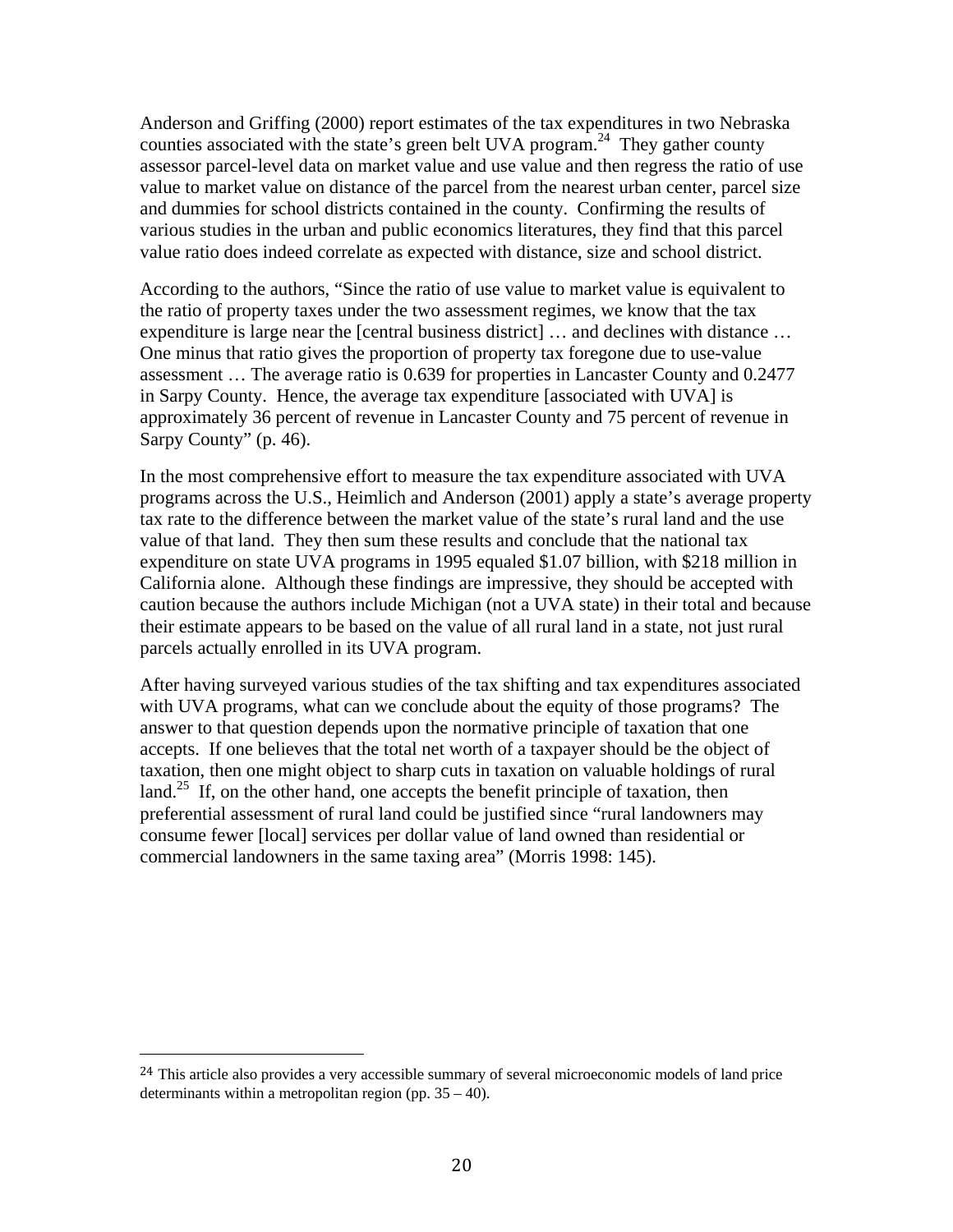#### Other Impacts of Use-Value Assessment

As Hickman and Crowther (1991: 3) have observed, the present and future tax savings enjoyed by the owner of a property enrolled in a UVA program are "usually capitalized into higher land values and thus [are] … irrelevant to all but the initial property owners." Do empirical data support this prediction? Unfortunately, this question has not yet received a great deal of attention by researchers. Yamauchi (1979) raises the issue of capitalization of UVA benefits in Hawaii but does not furnish any estimates of the capitalization rate.

Using county-level data from Michigan during the early eighties, Anderson and Bunch (1989) estimate a three-equation model in which land values, property tax rates, and circuit-breaker tax credits are jointly determined. The authors find that the combination of a general homestead credit on the state income tax plus an additional agricultural circuit breaker raised land values by more than eight percent.<sup>26</sup> Whether a comparable result would be found for states with UVA programs remains to be seen. Vitaliano and Hill (1994) estimate a land price equation using farmland sales data to see whether the New York State Agricultural District program affects land prices or not. This program offers UVA of eligible farmland to the owner in return for a five-year rollback penalty and an agreement by the landowner to keep his property in agricultural production for three to eight years. Although the regression analysis finds that the property tax rate is negatively associated with sales price, enrollment in the Agricultural District program does not correlate with sale price.

Bowman and Mikesell (1988) propose that greater assessment uniformity would be a social benefit of moving from a regime of *de facto* preferential assessment to a formal UVA regime. Using sales data for agricultural parcels in 90 Virginia counties during the early eighties, the authors calculate the coefficient of dispersion (COD) for agricultural properties within a county.<sup>27</sup> The authors find that the counties participating in the state's UVA program have lower COD values. That is, there is greater assessment uniformity in the presence of a formalized program of preferential assessment.

In the final empirical study included in this survey, Ervin, Chicoine and Nolte (1986) consider the possibility that adoption of a UVA program could affect the stability of the property tax revenue stream over time. The use of capitalized net farm income to measure the use value of agricultural land and multiple-year lags in updating the usevalue estimates used for tax assessment purposes could result in the countercyclical movement of farmland assessments. That is, property taxes owed by farmers could be rising because of higher land value assessments just as their cash net incomes are falling. A simulation based on assessment data for Lafayette County, Missouri, during the late seventies and early eighties suggests that this countercyclical behavior actually exists.

<sup>&</sup>lt;sup>26</sup> It should be noted that Michigan and Wisconsin were the only states without UVA programs at that time.

<sup>&</sup>lt;sup>27</sup> The coefficient of dispersion is the average absolute difference of parcel assessment ratios from the median assessment ratio in the county expressed as a percentage of the median ratio.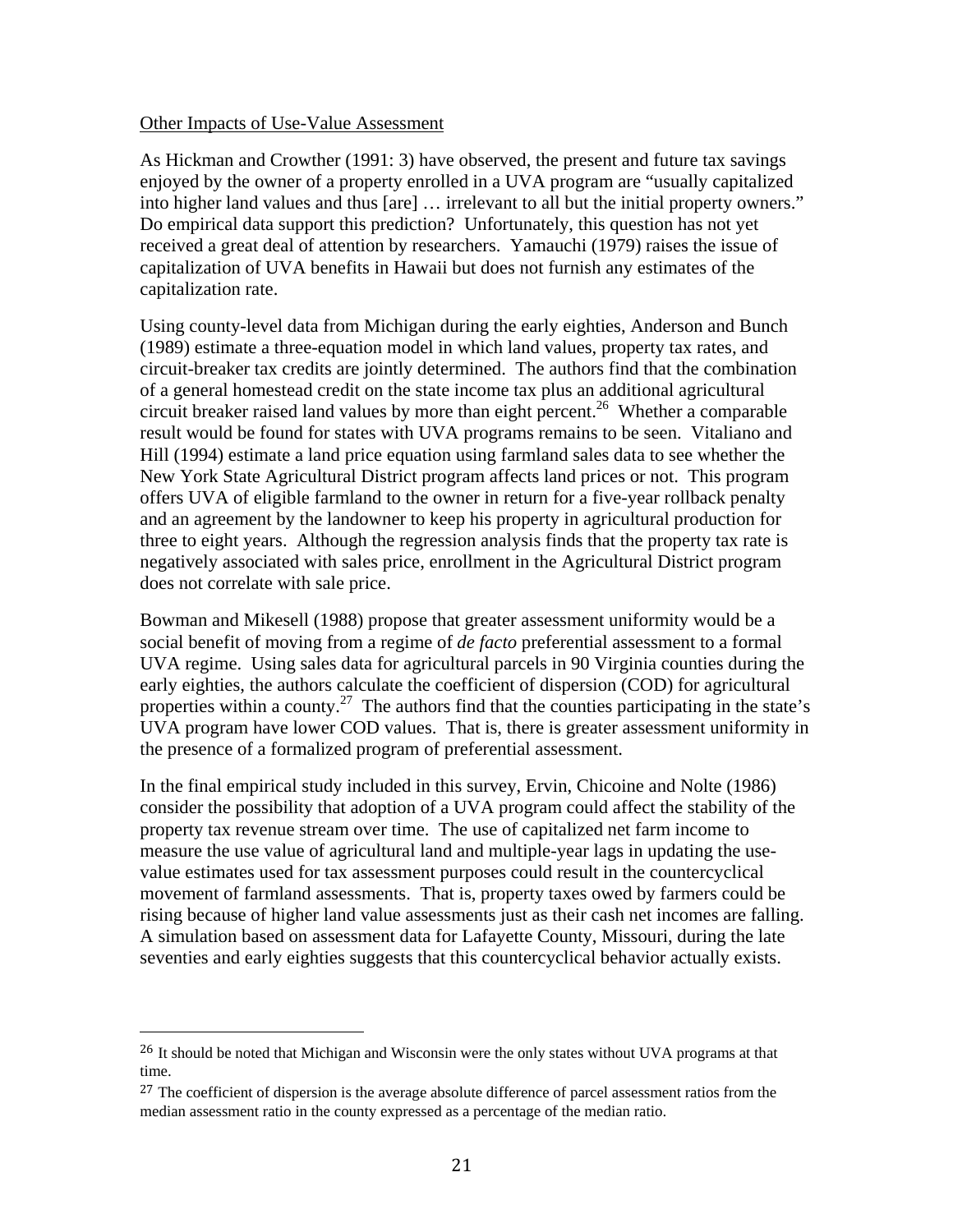# **Criticisms of UVA Programs and Reform Proposals**

Although use-value assessment programs have been widely adopted across the United States, they nonetheless have their critics. A repeated criticism is that UVA programs entail a large loss of property tax revenue in order to buy land protection of limited quantity and duration. Ladd (1980) comments that "use-value assessment … is a blunt policy instrument that benefits all eligible landowners in return for a small supply response at the margin." That is, a large tax expenditure is required to protect a limited number of acres from development during any particular fiscal year. Ladd argues purchase of development rights and outright purchase of rural parcels are superior tools of public policy with which to influence land use patterns.<sup>28</sup>

Heimlich and Anderson (2001) estimate that the total tax expenditure attributable to UVA programs in 48 states totaled \$1.07 billion in 1995. Taking the present value of this annual tax subsidy at a 4 percent discount rate, they find that its long-term value exceeds \$26.7 billion. In the long run, however, this massive subsidy cannot guarantee the permanent protection of a single acre of rural land. The authors compare this result with purchase of development rights to all croplands at high risk of urban development in 1995. They estimate that permanent protection of those agricultural parcels would have cost \$87.8 billion.

In their study of Tennessee's Greenbelt Program, Williams, Gottfried, Brockett and Evans (2004) conclude that "the program fails a basic test of cost-effectiveness. By failing to target only those landowners who most likely will convert [their parcels to urban uses], the program forces counties to forgo property tax revenue in return for a negligible impact on land use" (p. 296). They conclude that UVA programs need to focus on protecting rural land in the direct path of urban development, especially parcels that provide "biodiversity benefits."

Another strain of criticism of UVA programs is that the formulas used by state boards and revenue departments to estimate the use-values of eligible rural parcels are often fundamentally flawed. Giertz and Chicoine (1984) argue that many states use the residual income capitalization method inappropriately when they estimate agricultural use values. The economic surplus from agricultural use of a land parcel is typically estimated using an average of *past* farm price and productivity data. The formula employed often assumes (implicitly) that this surplus will not grow in future years. This constant stream of future economic rents is then discounted using a market interest rate that incorporate expectations about *future* inflation rates. The authors calculate that, if the expected inflation rate is ten percent, the assessed use value of a rural parcel could be only a quarter of its actual use value.

Using sales data on agricultural land sales in Wyoming, 1989 – 1995, Spahr and Sunderman (1998) estimate a hedonic model of the market value and productive usevalue of farms and ranches in the state. Their conclusion is that the method to estimate use-values "results in farms and ranches in Wyoming being under-assessed by approximately 50 percent. Not only are Wyoming farmers and ranchers receiving a tax

<sup>28</sup> Blewett and Lane (1988) make a similar argument and, to their credit, cite Ladd (1980) as a source.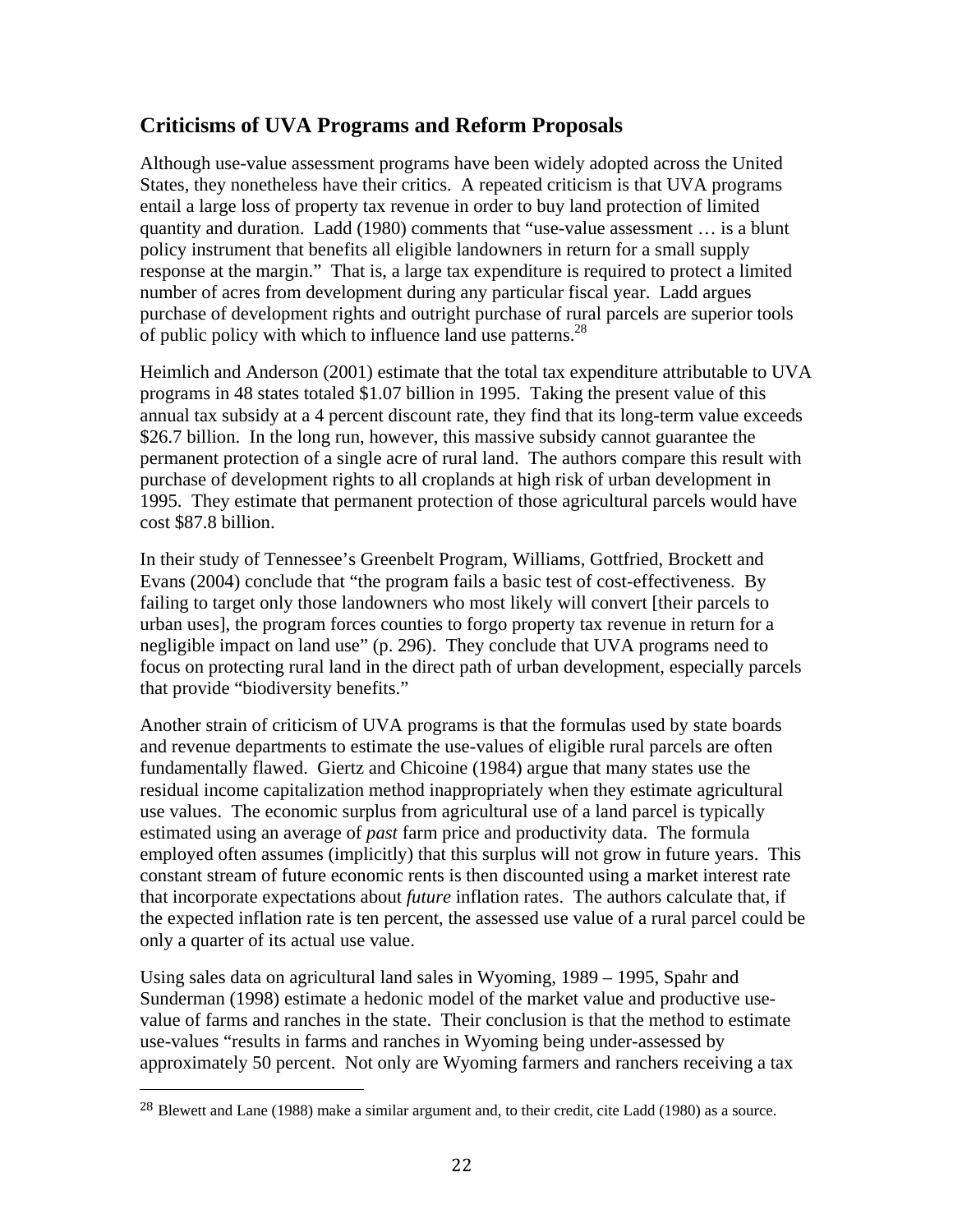subsidy based on being taxed on productive value rather than market value, assuming they are different, it is [also] found that they are under-assessed based on productive value" (p.387). This pair of studies leads one to the conclusion that some states offer tax savings to rural landowners that are far greater than could be justified by use of a theoretically-consistent technique to measure the use-values of rural properties.

Having surveyed the academic literature on UVA programs, I would offer the following set of reform proposals to state legislatures and tax departments:

- Those states that do not yet levy a penalty when land is removed from their UVA programs should do so. Unless the owner of rural land faces a penalty at the moment of development, he or she will simply collect the property tax saving offered by the UVA program until the market price of developed land is attractive enough. A high penalty per acre that declines with years of enrollment in the program, on the other hand, could induce the owner of rural land to defer development for years. In an era when few owners of rural land are poor farmers, UVA programs should help to conserve rural landscapes, not subsidize wealthy landowners.
- States should also reconsider the categories of rural land that are eligible for usevalue assessment: (1) Enrollment of farm and ranch land should not be automatic as is the practice in some states. Rather, owners should be required to document substantial net income from sale of agricultural commodities during the previous tax year. This would prevent the owner of idle land that is about to be developed from receiving a property tax break. (2) Agricultural parcels should not be eligible for usevalue assessment if subdivision plans have already been filed or if they have been rezoned for residential, commercial or industrial use. If there is substantial evidence that a landowner will soon develop a parcel, there is no reason to continue the UVA tax preference. (3) Forest, wetland and other non-agricultural parcels should be eligible for use-value assessment if they generate public goods such as flood protection, wildlife habitats and scenic views. On the other hand, barren land with great development potential on the fringe of a metropolitan region should be assessed at market value if it does not produce ecosystem services that benefit society.
- States should carefully review the income capitalization methods that they employ to estimate the agricultural use-value of rural properties. The guidelines for estimating the net income of agricultural land and for selecting the discount rate that capitalizes that income stream should be based on sound economic principles and should be presented to taxpayers in a transparent fashion. Because income capitalization calculations are so sensitive to choice of discount rate, that choice needs to be justified and not *ad hoc*. In principle, the risk-free rate of discount needs to be adjusted for inflation, default risk, maturity risk and liquidity constraints.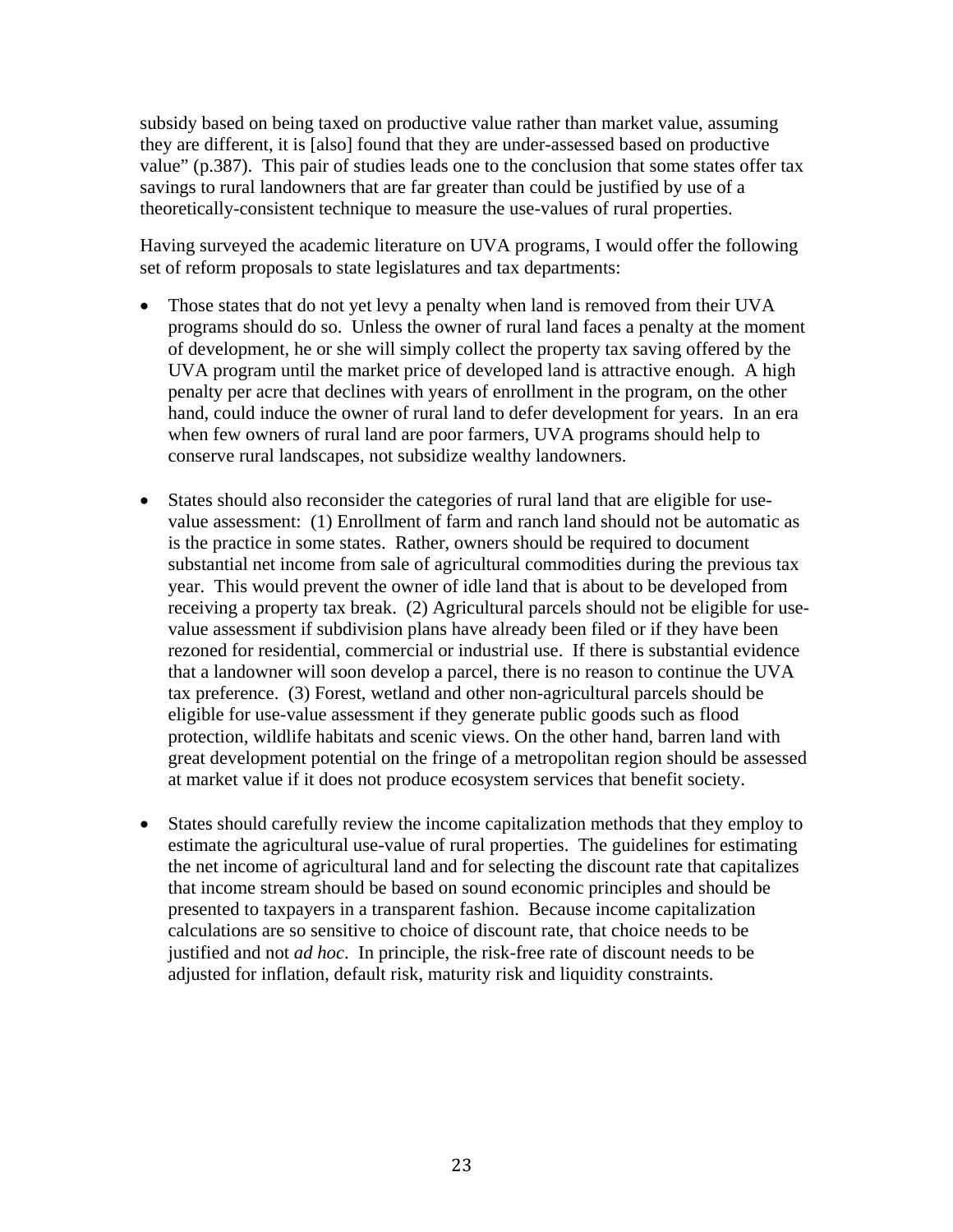# **Conclusions**

In this paper, I have offered a critical survey of the half-century experience with usevalue assessment of rural land in the United States. At least two conclusions flow from this survey. One is that economists who study public, agricultural, environmental and land economics should devote more research to this important feature of property taxation in the United States. The other conclusion is that state legislators and tax officials should pause and reflect upon their UVA experience and then decide whether or not some form of tax reform should be pursued in order to better serve the public interest.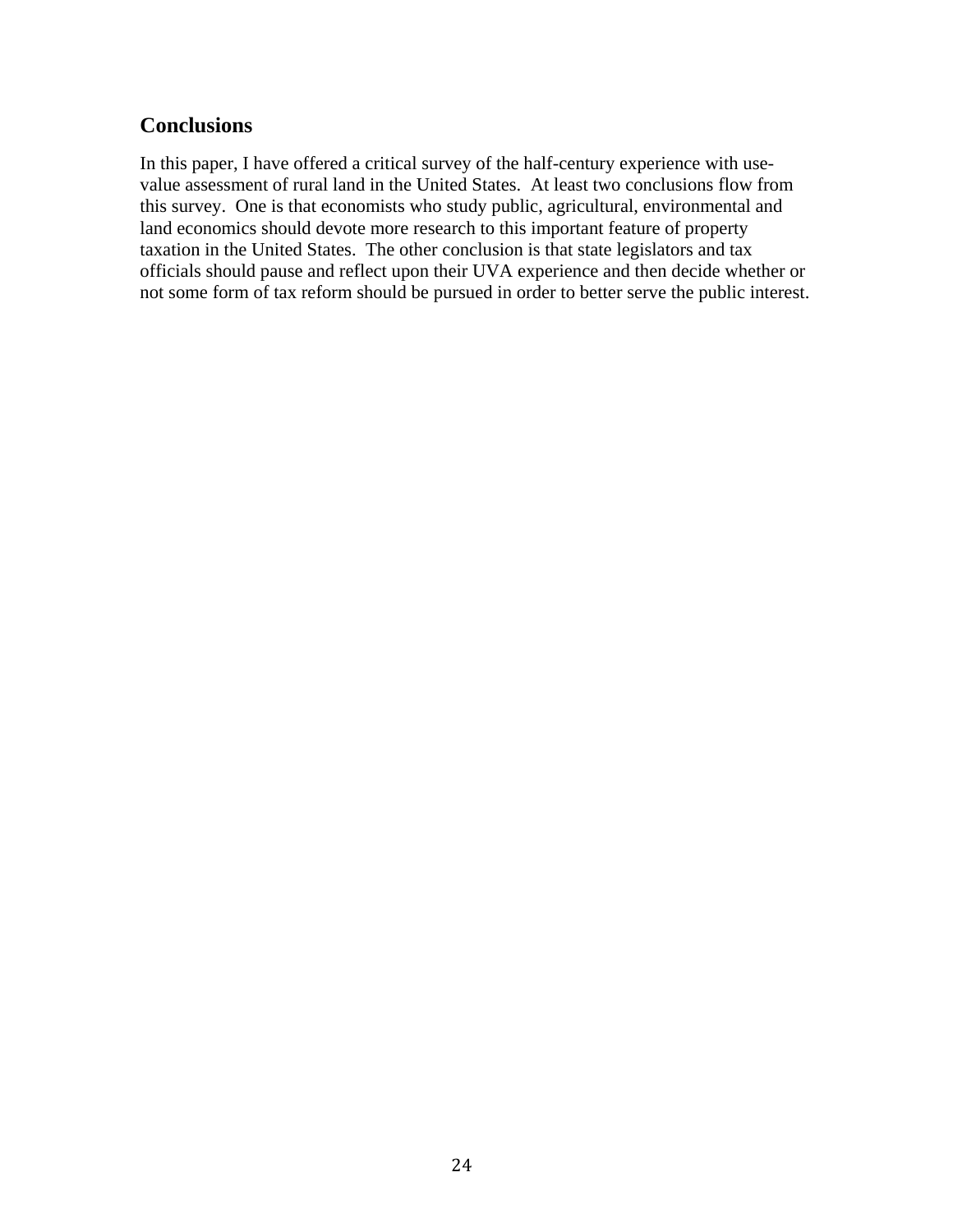### **Citations**

Alig, Ralph J., Andrew J. Pantinga, SoEun Ahn, and Jeffrey D. Kline. 2003. *Land Use Changes Involving Forestry in the United States: 1952 to 1997, with Projections to 2050.* Gen. Tech. Report PNW-GTR-587. Portland, OR: U.S. Forest Service, Pacific Northwest Research Station.

Anderson, John E. 1993. "Use-Value Property Tax Assessment: Effects on Land Development," *Land Economics* 69, no. 3 (August): 263-269.

\_\_\_\_\_\_\_\_\_\_. 2005. "Taxes and Fees as Forms of Land Use Regulation," *Journal of Real Estate Finance and Economics* 31, no. 4: 413-427.

Anderson, John E., and Howard C. Bunch. 1989. "Agricultural Property Tax Relief: Tax Credits, Tax Rates, and Land Values," *Land Economics* 65, no. 1 (February): 13-22.

Anderson, John E., and Marlon F. Griffing. 2000. "Measuring Use-Value Assessment Tax Expenditures," *Assessment Journal* (January/February): 35-47.

Atkinson, Glen W. 1977. "The Effectiveness of Differential Assessment of Agricultural and Open Space Land," *American Journal of Economics and Sociology* 36, no. 2 (April): 197-204.

Barlowe, Raleigh, James G. Ahl, and Gordon Bachman. 1973. "Use-Value Legislation in the United States," *Land Economics* 49, no. 2 (May): 206-212.

Bengston, David N., Jennifer O. Fletcher, and Kristen C. Nelson. 2004. "Public Policies for Managing Urban Growth and Protecting Open Space: Policy Instruments and Lessons Learned in the United States," *Landscape and Urban Planning* 69, no. 2-3 (August): 271- 286.

Berry, David, and Thomas Plaut. 1978. "Retaining Agricultural Activities under Urban Pressure: A Review of Land Use Conflicts and Policies," *Policy Sciences* 9, no. 2 (April): 153-178.

Bills, Nelson. 2007. "Fifty Years of Farmland Protection Legislation in the Northeast: Persistent Issues and Emergent Research Opportunities," *Agricultural and Resource Economics Review* 36, no. 2 (October): 165-173.

Blase, Melvin G., and William J. Staub. 1971. "Real Property Taxes in the Rural-Urban Fringe," *Land Economics* 47, no. 2 (May): 168-174.

Blewett, Robert A., and Julia I. Lane. 1988. "Development Rights and the Differential Assessment of Agricultural Land: Fractional Valuation of Farmland is Ineffective for Preserving Open Space and Subsidizes Speculation," *American Journal of Economics and Sociology* 47, no. 2 (April): 195-205.

Boldt, Rebecca. 2002. *Impact of Use Valuation on Agricultural Land Values and Property Taxes*. Madison, WI: Wisconsin Department of Revenue, Division of Research and Policy (October).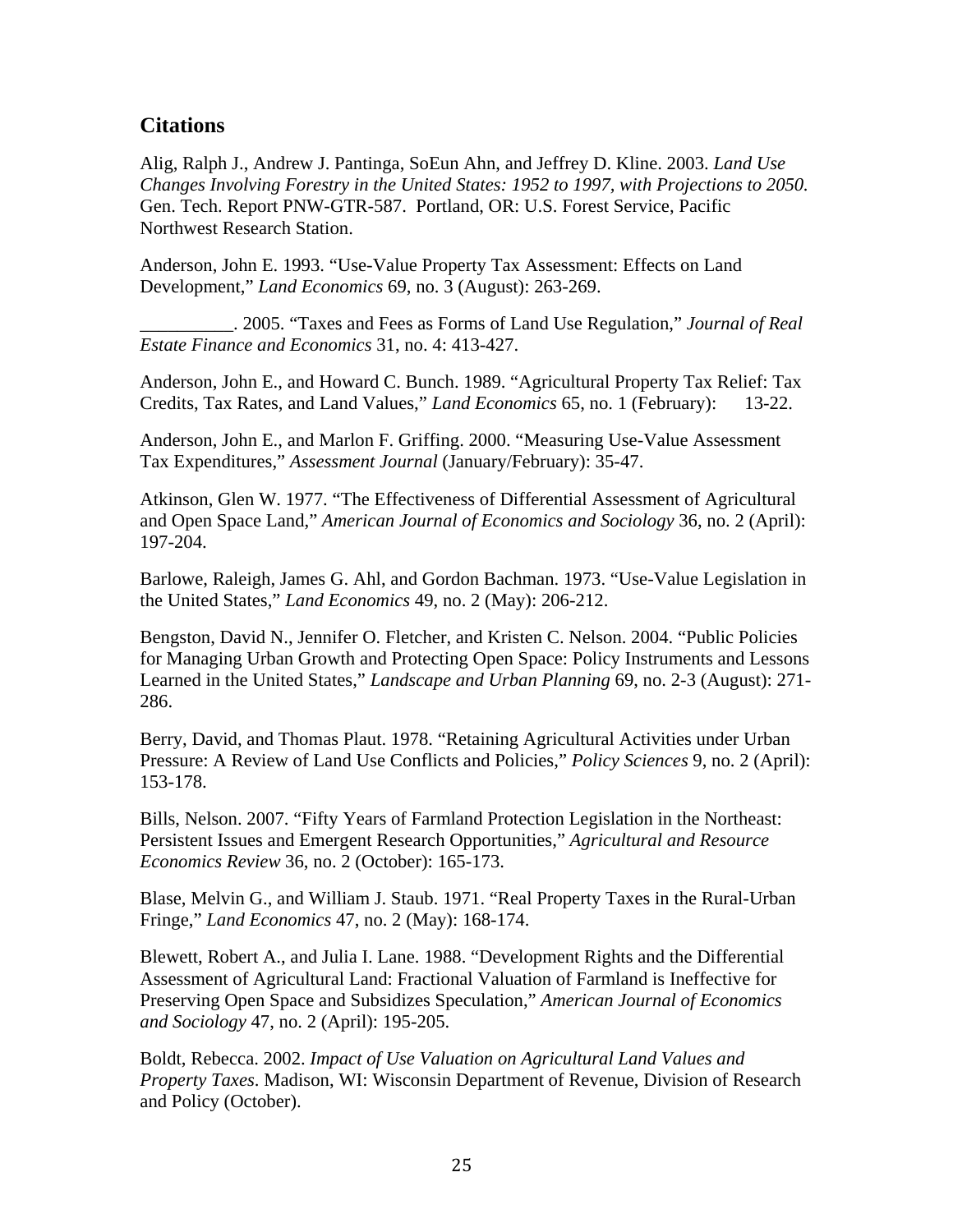Bowman, John H., and John L. Mikesell. 1988. "Uniform Assessment of Agricultural Property for Taxation: Improvements from System Reform," *Land Economics* 64, no. 1 (February): 28-36.

Brigham, John. 1980. "The Politics of Tax Preference," chapter 5 in *Property Tax Preferences for Agricultural Land*, edited by Neal A. Roberts and H. James Brown. Montclair, NJ: Allanheld, Osmun, and Company.

Carman, Hoy F. 1977. "California Landowners' Adoption of a Use-Value Assessment Program," *Land Economics* 53, no. 3 (August): 275-287.

Chicoine, David L. 1981. "Farmland Values at the Urban Fringe: An Analysis of Sales Prices," *Land Economics* 57, no. 3 (August): 353-362.

Chicoine, David L., Steven T. Sonka, and Robert D. Doty. 1982. "The Effects of Farm Property Tax Relief Programs on Farm Financial Condition," *Land Economics* 58, no. 4 (November): 516-523.

Chicoine, David L., and A. Donald Hendricks. 1985. "Evidence on Farm Use Value Assessment, Tax Shifts, and State School Aid," *American Journal of Agricultural Economics* 67, no. 2 (May): 266-270.

Ching, C.T.K., and G.E. Frick. 1970. "Effect of Use Value Assessment on Property Tax Rates," *American Journal of Agricultural Economics* 52, no. 4 (November): 603-606.

Conklin, Howard E., and William G. Lesher. 1977. "Farm-Value Assessment as a Means for Reducing Premature and Excessive Agricultural Disinvestment in Urban Fringes," *American Journal of Agricultural Economics* 59, no. 4 (November): 755-759.

Coughlin, Robert E., David Berry, and Thomas Plaut. 1978. "Differential Assessment of Real Property as an Incentive to Open Space Preservation and Farmland Retention," *National Tax Journal* 31, no. 2 (June): 165-179.

Coughlin, Robert E. 1980. "The Economic Impact: Differential Assessment and the Conversion of Land to Urban Uses," chapter 3 in *Property Tax Preferences for Agricultural Land*, edited by Neal A. Roberts and H. James Brown. Montclair, NJ: Allanheld, Osmun, and Company.

Council on Environmental Quality. 1976. *Untaxing Open Space: An Evaluation of the Effectiveness of Differential Assessment of Farms and Open Space.* Washington, DC: U.S. Government Printing Office.

Dunford, Richard W., and Douglas C. Marousek. 1981. "Sub-County Property Tax Shifts Attributable to Use-Value Assessments on Farmland," *Land Economics* 57, no. 2 (May): 221-229.

England, Richard W. 2002. "Current-Use Property Assessment and Land Development: A Theoretical and Empirical Review of Development Penalties." Lincoln Institute of Land Policy working paper WP02RE1.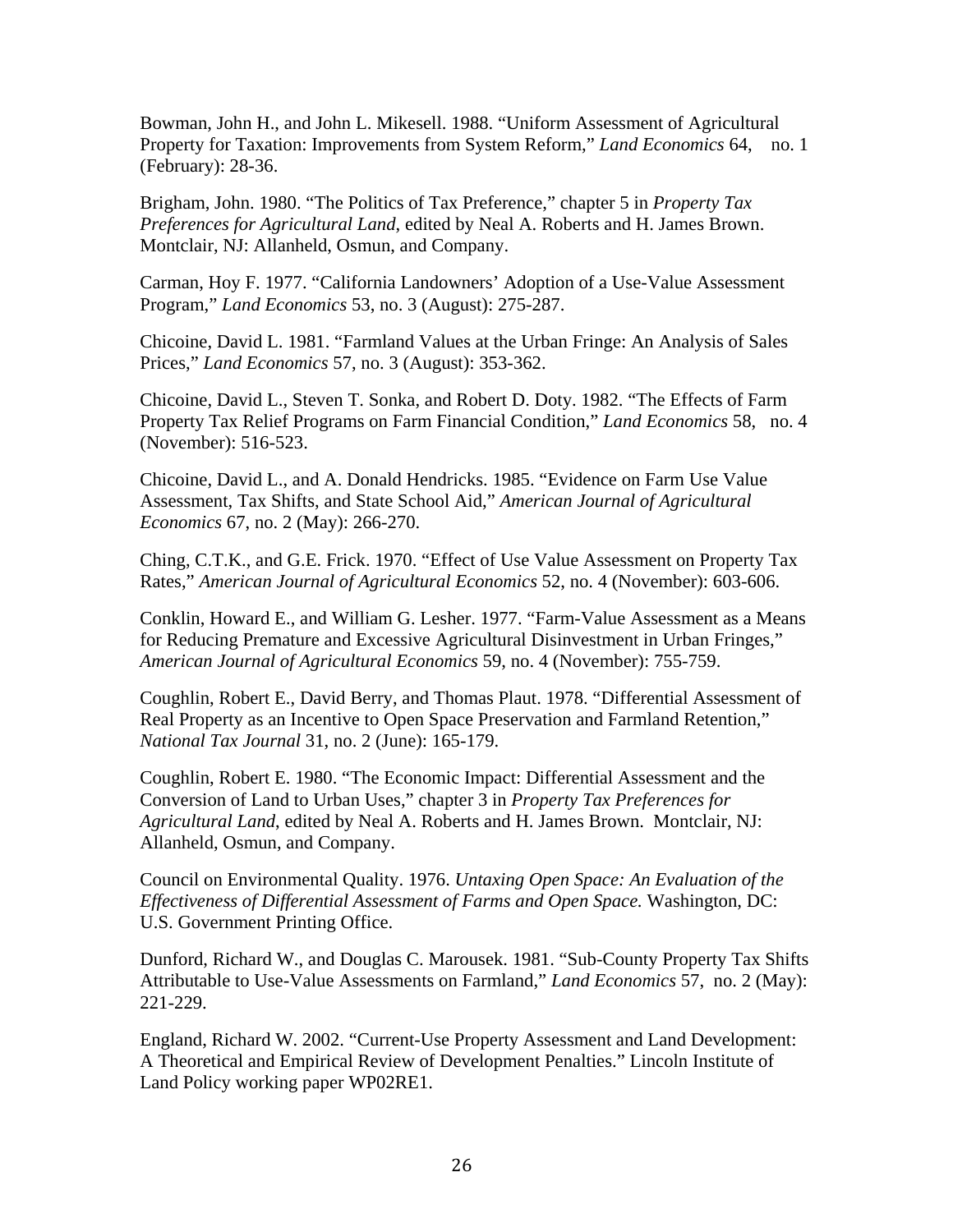England, Richard W., and Robert D. Mohr. 2003. "Land Development and Current Use Assessment: A Theoretical Note," *Agricultural and Resource Economics Review* 32, no. 1 (April): 46-52.

\_\_\_\_\_\_\_\_\_\_. 2006. "Land Development and Current Use Assessment." Chapter 8 in *Economics and Contemporary Land Use Policy: Development and Conservation at the Rural-Urban Fringe*, edited by S.K. Swallow and R.J. Johnston. Resources for the Future.

Ervin, David E., David L. Chicoine, and Paul D. Nolte. 1986. "Use Value Assessment of Farmland: Implications for Fiscal Stability," *North Central Journal of Agricultural Economics* 8, no. 1 (January): 17-28.

Ferguson, Jerry T., and Michael A. Spinelli. 1998. "Measuring the Effectiveness of Use-Value Taxation," *Assessment Journal* 5, no. 5 (September/October): 56-63.

Fischel, William A. 1982. "The Urbanization of Agricultural Lands: A Review of the National Agricultural Lands Study," *Land Economics* 58, no. 2 (May): 236-259.

Gardner, B. Delworth. 1977. "The Economics of Agricultural Land Preservation," *American Journal of Agricultural Economics* 59, no. 5 (December): 1027-1036.

Giertz, J. Fred, and David L. Chicoine. 1984. "Tax Valuation of Farm Land: Non-Neutrality With Respect to Inflation," *National Tax Journal* 37, no. 2 (June): 253-258.

Gloudemans, Robert J. 1974. *Use-Value Farmland Assessments: Theory, Practice, and Impact.* Chicago: International Association of Assessing Officers.

Hady, Thomas F. 1970. "Differential Assessment of Farmland on the Rural-Urban Fringe," *American Journal of Agricultural Economics* 52, no. 1 (February): 25-32.

Hansen, David E., and S.I. Schwartz. 1975. "Landowner Behavior at the Rural-Urban Fringe in Response to Preferential Property Taxation," *Land Economics* 51, no. 4 (November): 341-354.

\_\_\_\_\_\_\_\_\_\_. 1977. "Income Distributional Effects of the California Land Conservation Act," *American Journal of Agricultural Economics* 59, no. 2 (May): 294-301.

Heimlich, Ralph E., and William D. Anderson. 2001. *Development at the Urban Fringe and Beyond: Impacts on Agriculture and Rural Land.* USDA Economic Research Service. Agricultural Economic Report No. 803.

Hibbard, Calder M., Michael A. Kilgore, and Paul V. Ellefson. 2003. "Property Taxation of Private Forests in the United States: A National Review," *Journal of Forestry* 101, no. 3 (April/May): 44-49.

Hickman, Clifford A., and Kevin D. Crowther. 1991. *Economic Impacts of Current-Use Assessment of Rural Land in the East Texas Pineywoods Region.* U.S. Forest Servie, Southern Forest Experimental Station. Research Report SO-261.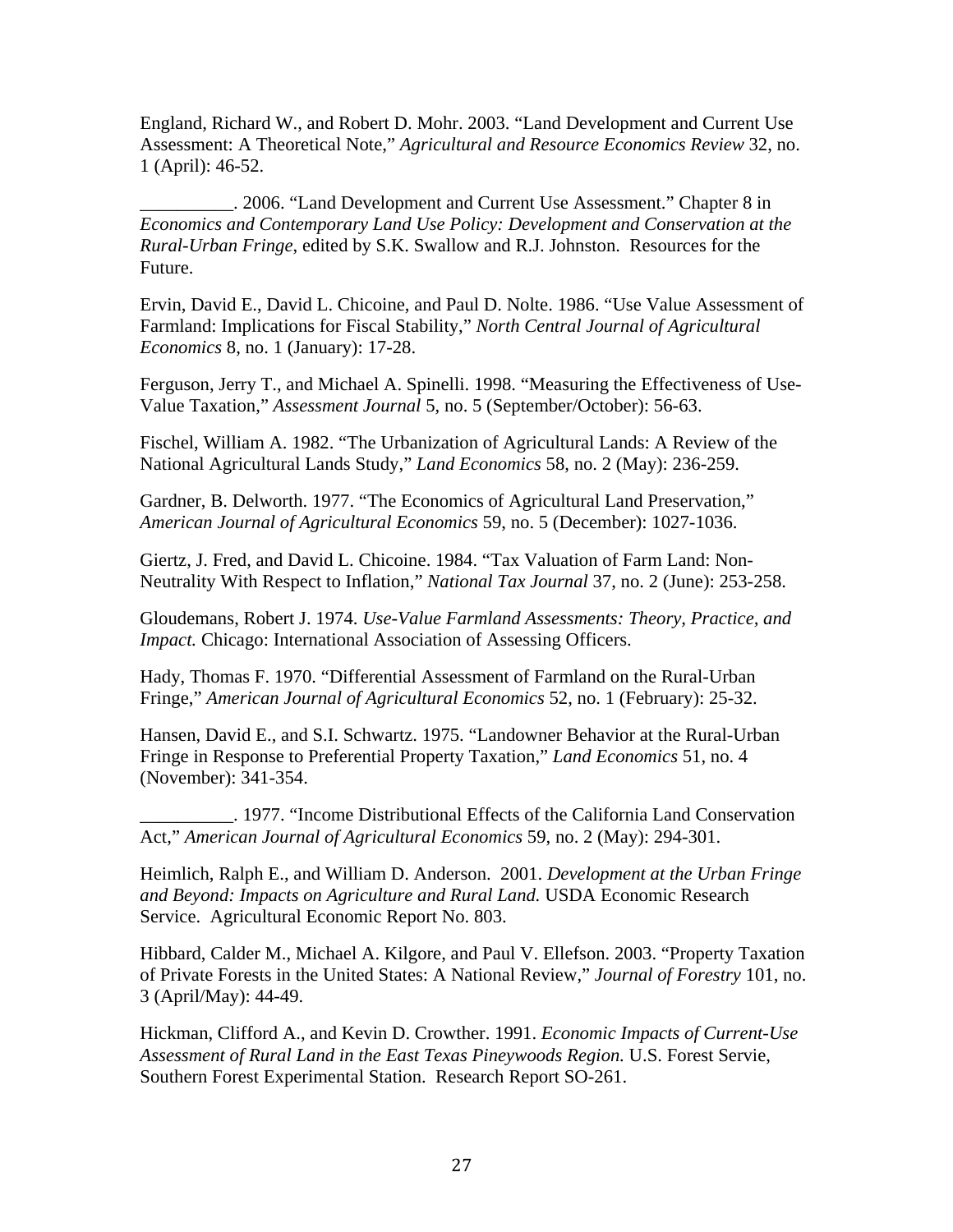Johnston, Robert J. 2003. "Farmland Preservation and Differential Taxation: Evaluating Optimal Policy Under Conditions of Uncertainty," *Agricultural and Resource Economics Review* 32, no. 2 (October): 198-208.

Kashian, Russell, and Mark Skidmore. 2002. "Preserving Agricultural Land via Property Assessment Policy and the Willingness to Pay for Land Preservation," *Economic Development Quarterly* 16, no. 1 (February): 75-87.

Kashian, Russell. 2004. "State Farmland Preferential Assessment: A Comparative Study," *Journal of Regional Analysis & Policy* 34, no. 1: 1-12.

Kovacs, Kent F. 2009. "The Timing of Rapid Farmland Conversion Events: Evidence from California's Differential Assessment Program." Paper presented at Agricultural and Applied Economics Associations 2009 Joint Annual Meeting, Milwaukee, July 26-28.

Ladd, Helen F. 1980. "The Considerations Underlying Preferential Tax Treatment of Open Space and Agricultural Land," chapter 2 in *Property Tax Preferences for Agricultural Land*, edited by Neal A. Roberts and H. James Brown. Montclair, NJ: Allanheld, Osmun & Co.

Liu, Xiangping, and Lori Lynch. 2008. "Do Agricultural Preservation Programs Affect Farmland Conversion? Evidence from a Propensity Score Matching Estimator." Department of Agricultural and Resource Economics, University of Maryland at College Park, working paper 06-08.

Lopez, Rigoberto A., Farhed A. Shah, and Marilyn A. Altobello. 1994. "Amenity Benefits and the Optimal Allocation of Land," *Land Economics* 70, no. 1 (February): 53- 62.

Lynch, Lori, and Wesley N. Musser. 2001. "A Relative Efficiency Analysis of Farmland Preservation Programs," *Land Economics* 77, no. 4 (November): 577-594.

Malme, Jane. 1993. "Preferential Property Tax Treatment of Land." Lincoln Institute of Land Policy WP93JM1.

Mark, Shelley M., and Hiroshi Yamauchi. 1982. "Agricultural Use Value Taxation and Farmlands Preservation: A Basic Inconsistency," *Annals of Regional Science* 16, no. 2 (July): 73-77.

Mark, Shelley M., Hiroshi Yamauchi, and Glenn M. Okimoto. 1982. "Differential Assessment and State Land Use Controls in Hawaii," *Annals of Regional Science* 16, no. 3 (November): 95-100.

McFarlane, Alastair. 1999. "Taxes, Fees, and Urban Development.," *Journal of Urban Economics* 46, no. 3 (November): 416-436.

Morris, Adele C. 1998. "Property Tax Treatment of Farmland: Does Tax Relief Delay Land Development?" In Helen F. Ladd, ed., *Local Government Tax and Land Use Policies in the United States*, 144-167. Cheltenham, UK: Edward Elgar.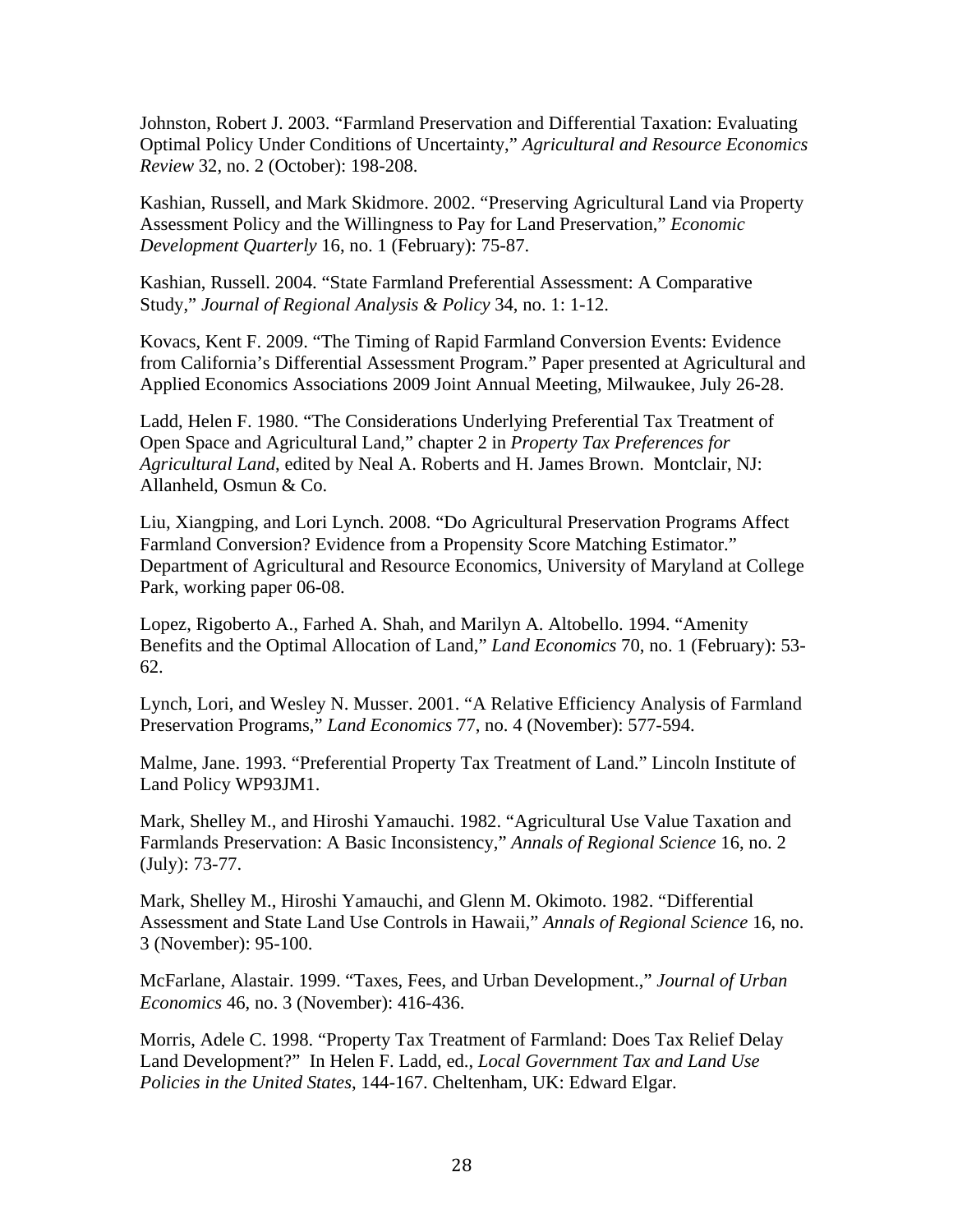Nelson, Arthur C. 1990. "Guest Editorial: Economic Critique of U.S. Prime Farmland Preservation Policies," *Journal of Rural Studies* 6, no. 2: 119-142.

Norris, Patricia E., Lynn R. Harvey, B. James Deaton, and Melissa A. Savard. 2002. *Can Use Value Assessment for Property Taxation of Agricultural Land Protect Environmental Amenities?* Final Report to Michigan Department of Environmental Quality, Great Lakes Protection Fund.

Parks, Peter J., and Wilma Rose H. Quimio. 1996. "Preserving Agricultural Land with Farmland Assessment: New Jersey as a Case Study," *Agricultural and Resource Economics Review* 25, no. 1 (April): 22-27.

Plaut, Thomas R. 1980. "Urban Expansion and the Loss of Farmland in the United States: Implications for the Future," *American Journal of Agricultural Economics* 62, no. 3 (August): 537-542.

Polyakov, Maksym, and Daowei Zhang. 2008. "Property Tax Policy and Land-Use Change," *Land Economics* 84, no. 3: 396-408.

Richardson, Jr., Jesse J. 2007. "Beyond Fairness: What Really Works to Protect Farmland," *Drake Journal of Agricultural Law* 12 (Spring): 163-183.

Rodgers, Pamela H., and Gerry H. Williams. 1983. "A Survey of Use-Value Assessment Laws in the South." Southern Rural Development Center, Mississippi State University. SRDC Series No. 53.

Schatzki, Todd. 2003. "Options, Uncertainty and Sunk Costs: An Empirical Analysis of Land Use Change," *Journal of Environmental Economics and Management* 46 ( … ): 86- 105.

Schwartz, S.I., D.E. Hansen, and T.C. Foin. 1975. "Preferential Taxation and the Control of Urban Sprawl: An Analysis of the California Land Conservation Act," *Journal of Environmental Economics and Management* 2, no. 2 (December): 120-134.

Shi, Yue Jin, Timothy T. Phipps, and Dale Colyer. 1997. "Agricultural Land Values under Urbanizing Influences," *Land Economics* 73, no. 1 (February): 90-100.

Simpson, R. David. 2002. *Tax Rules, Land Development, and Open Space*. Discussion Paper 02-61. Washington, DC: Resources for the Future.

Sohngen, Brent, Diane Hite, and Josh Templeton. 2001. "Land Use Change and Property Taxes: An Empirical Study of the Effect of Property Taxes on the Timing of Land Conversion from Agriculture to Residential Development." Paper presented to Annual Meetings of the American Economic Association in Chicago, August 5-8, 2001.

Spahr, Ronald W., and Mark A. Sunderman. 1998. "Property Tax Inequities on Ranch and Farm Properties," *Land Economics* 74, no. 3 (August): 374-389.